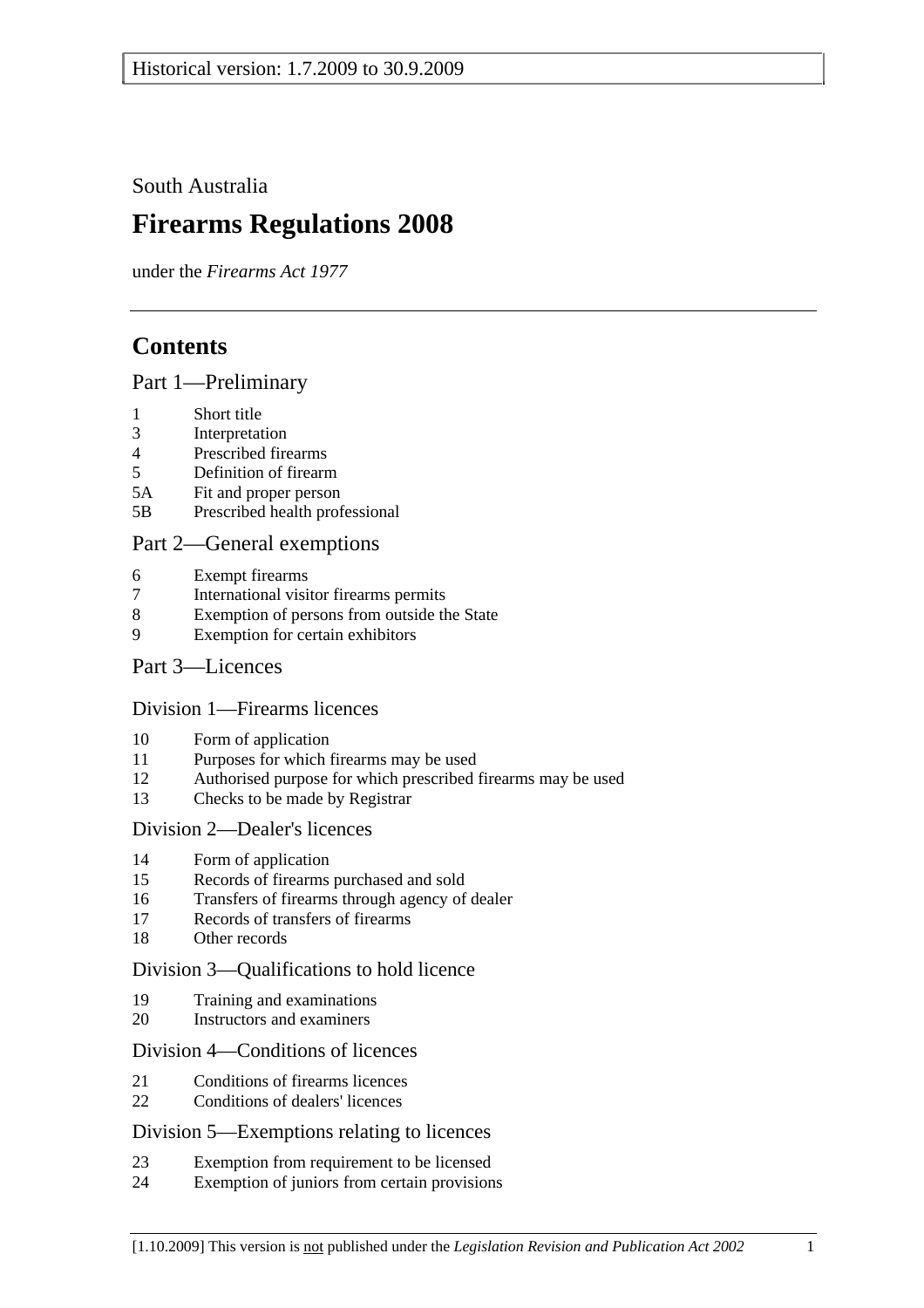#### Division 6—General

- 25 Company nominee
- 26 Replacement of licence
- 27 Reporting obligations of prescribed persons

#### Part 4—Acquisition and registration of firearms

- 28 Application for permits
- 29 Checks to be made by Registrar
- 30 Application to register firearm
- 31 Acquisition of class C firearms
- 32 Nature of alteration, loss, theft or destruction of firearm
- 33 Acquisition of class H firearms
- 34 Certificate of registration

#### Part 5—Acquisition of ammunition

- 35 Application for permit
- 36 Limit on quantity of ammunition
- 37 Exemption—acquisition and supply of gas cylinders

#### Part 6—Security of firearms and ammunition

- 38 Security of firearms
- 39 Possession of prescribed firearms
- 40 Possession of firearms by dealers
- 41 Ammunition
- 42 Security of dealer's building
- 43 Exemption from Part
- Part 7—Recognised bodies

#### Division 1—Recognised firearms clubs

- 44 Application for recognition
- 45 Certificate of recognition
- 46 Approval of Registrar required for alteration to range
- 47 Club to inform Registrar of change
- 48 Acceptance of new members
- 49 Records to be kept by clubs
- 50 Change in membership

#### Division 2—Recognised paint-ball operators and recognised commercial range operators

- 51 Application for recognition of paint-ball operator
- 52 Application for recognition of commercial range operator
- 53 Certificate of recognition
- 54 Alteration of grounds or range
- 55 Operator to inform Registrar of change

#### Part 8—Miscellaneous

- 55A Disposal of forfeited or surrendered firearms etc
- 55B Register of firearms prohibition orders
- 56 Advertising firearm for sale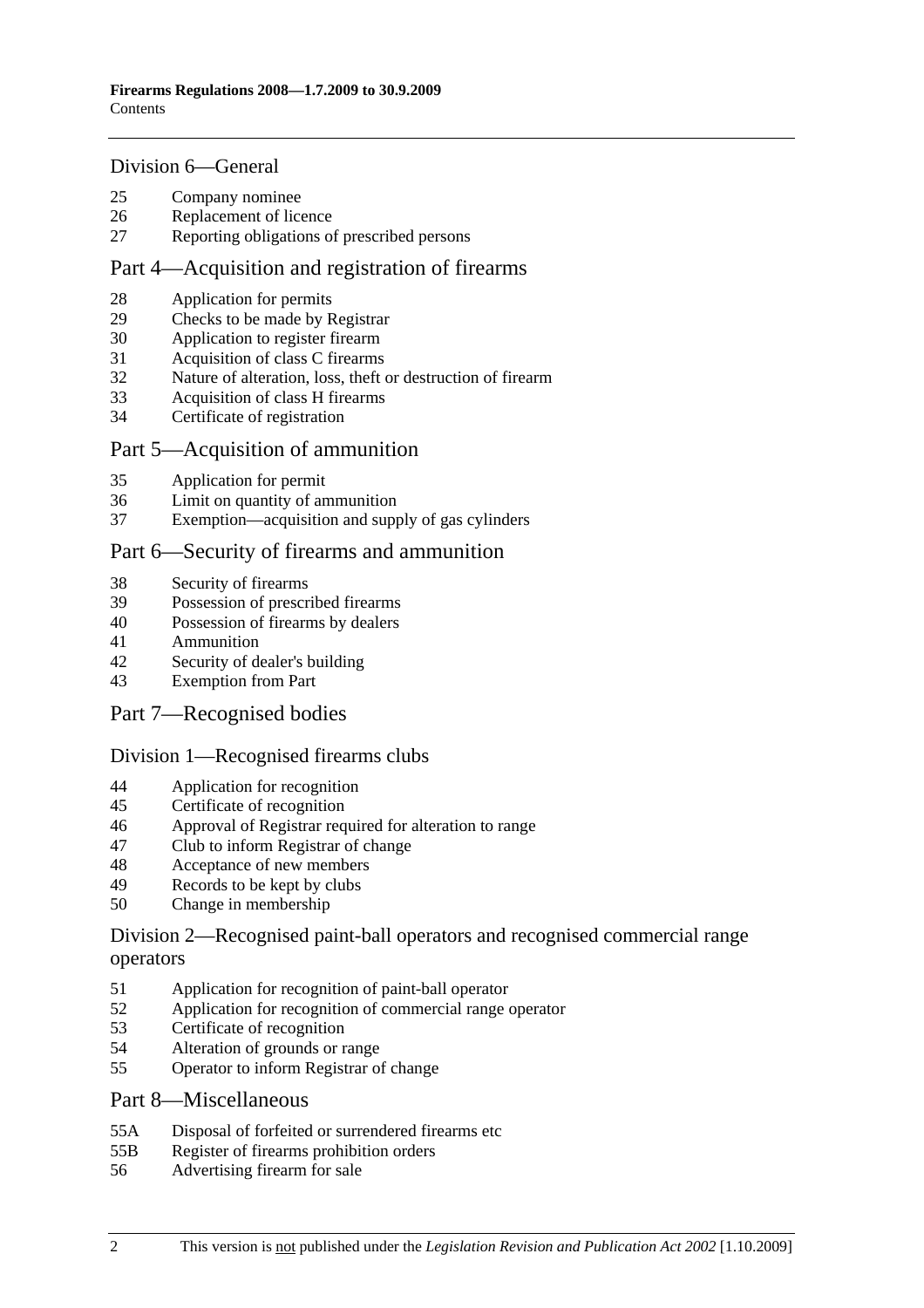- 57 Transporting of firearms—exclusion from section 35A of Act
- 58 Records
- 59 Form of applications and licences etc
- 60 Fees
- 61 Offence

Schedule 1—Fees

Legislative history

## **Part 1—Preliminary**

#### **1—Short title**

These regulations may be cited as the *Firearms Regulations 2008*.

#### **3—Interpretation**

(1) In these regulations, unless the contrary intention appears—

*Act* means the *Firearms Act 1977*;

*captive bolt gun* means a firearm designed to kill animals by firing a bolt that remains part of the firearm during and after firing;

*dog retriever* means a firearm designed to fire a projectile for a dog to retrieve;

*home-made firearm* means a firearm that incorporates a barrel or receiver that was made in Australia by a person who is not a licensed dealer in firearms;

*international visitor firearms permit*—see regulation 7;

*owner* in relation to land includes an occupier of the land;

*paint-ball shooting* means shooting a paint-ball firearm when participating in an organised activity on the grounds of a recognised paint-ball operator;

*power head* means a firearm (not being a captive bolt gun) designed to kill animals by striking the muzzle against the animal;

*prescribed firearm*—see regulation 4;

*rocket line launcher* means a firearm that is designed to throw a rope, cable or line of any other kind;

*underwater firearm* means a firearm—

- (a) designed to fire projectiles by means of compressed air or other compressed gas; and
- (b) designed to be used underwater; and
- (c) kept solely for use underwater;

*Very pistol* means a handgun designed to fire flares or exploding shells.

 (2) For the purposes of these regulations the length of the barrel of a firearm will be taken to be the distance from the breech face to the muzzle.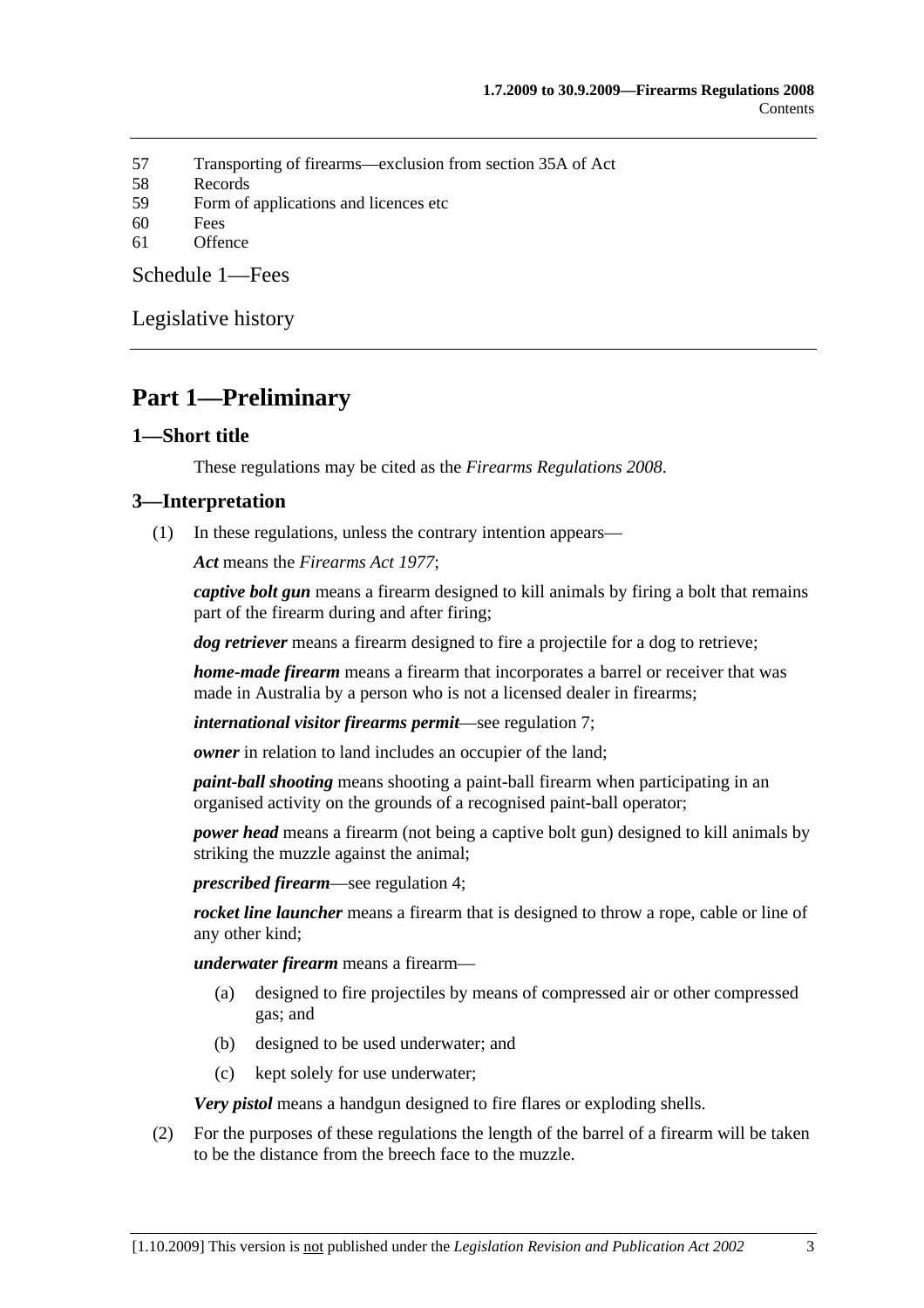#### **4—Prescribed firearms**

- (1) For the purposes of the definition of *prescribed firearm* in section 5(1) of the Act, the following firearms are prescribed:
	- (a) automatic firearms;
	- (b) mortars, bazookas, rocket propelled grenades and similar military firearms designed to fire explosive projectiles;
	- (c) firearms having 1 or more barrels of less than 330 millimetres in length (but not handguns, air rifles, air guns or power heads);
	- (d) shotguns having 1 or more barrels of less than 450 millimetres in length;
	- (e) air rifles and air guns having 1 or more barrels of less than 250 millimetres in length;
	- (f) firearms having an overall length of less than 750 millimetres (but not handguns or power heads);
	- (g) firearms (but not handguns) designed to be reduced in overall length by folding, telescoping or any other means to a length of less than 750 millimetres and then to be capable of being fired;
	- (h) firearms designed to fire projectiles containing tear gas or any other lachrymatory substance or any nauseating substance or poison (but not firearms designed to tranquillise, immobilise or administer vaccines or other medicines to animals);
	- (i) firearms designed as, and having the appearance of, other objects;
	- (j) home-made firearms;
	- (k) receivers of firearms referred to in a preceding paragraph.
- (2) When determining the overall length of a paint-ball firearm for the purposes of subregulation (1)(f) the gas cylinder and the hose connecting the cylinder to the firearm (if any) will be included.

#### **5—Definition of firearm**

A toy firearm that is not designed to fire metallic projectiles is not included in the definition of *firearm* in the Act unless, in the Registrar's opinion, it should be regulated as a firearm under the Act and is the subject of a declaration to that effect by the Registrar published in the Gazette.

#### **5A—Fit and proper person**

For the purposes of section  $5(11)(ca)$  of the Act, an offence against any of the following provisions is a prescribed offence:

(a) *Controlled Substances Act 1984*—

an indictable offence against section 32 as in force immediately before the commencement of the *Controlled Substances (Serious Drug Offences) Amendment Act 2005*;

an offence against section 32 (Trafficking) as in force following the commencement of the *Controlled Substances (Serious Drug Offences) Amendment Act 2005*;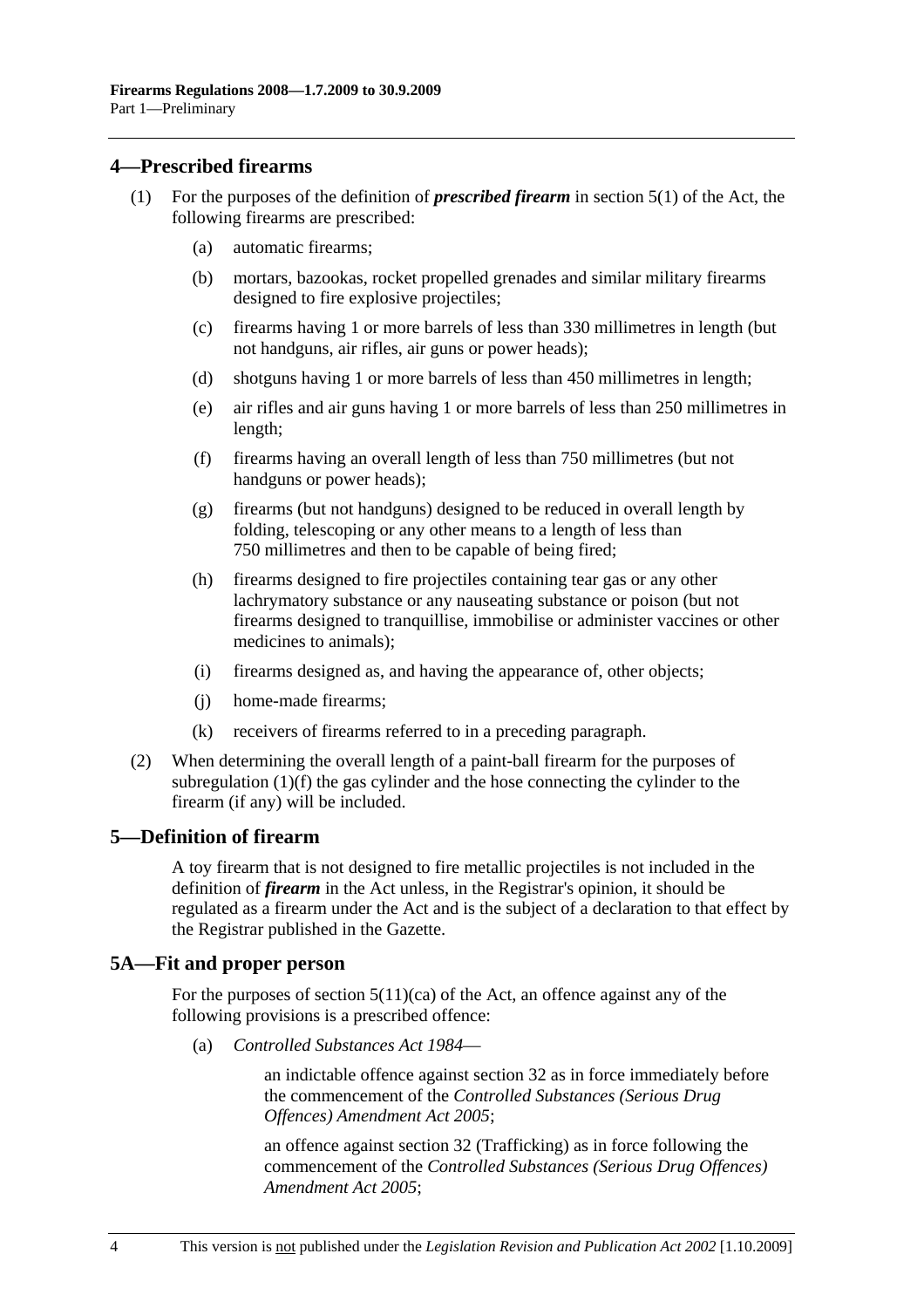section 33 (Manufacture of controlled drugs for sale);

section 33A (Sale, manufacture etc of controlled precursor);

section 33B (Cultivation of controlled plants for sale);

section 33C (Sale of controlled plants);

section 33F (Sale, supply or administration of controlled drug to child);

section 33G (Sale, supply or administration of controlled drug in school zone);

section 33H (Procuring child to commit offence);

an indictable offence against section 33I (Supply or administration of controlled drug);

section 33J (Manufacture of controlled drugs);

section 33K (Cultivation of controlled plants);

(b) *Criminal Law Consolidation Act 1935*—

section 19AA (Unlawful stalking);

section 31 (Possession of object with intent to kill or cause serious harm);

section 32 (Possession of a firearm with intent to commit an offence);

an aggravated offence against section 169 (Serious criminal trespass non-residential buildings);

an aggravated offence against section 170 (Serious criminal trespass places of residence);

section 248 (Threats or reprisals relating to persons involved in criminal investigations or judicial proceedings);

section 250 (Threats or reprisals against public officers);

section 270D (Going equipped for commission of offence against the person);

(c) *Serious and Organised Crime (Control) Act 2008*—

section 22 (Offence to contravene or fail to comply with control order);

section 32 (Offence to contravene or fail to comply with public safety order);

section 35 (Criminal associations);

(d) *Summary Offences Act 1953*—

section 15A (Possession of body armour);

section 74BJ (Hindering removal or modification of fortifications);

 (e) offences consisting of a conspiracy or an attempt to commit an offence referred to in a preceding paragraph.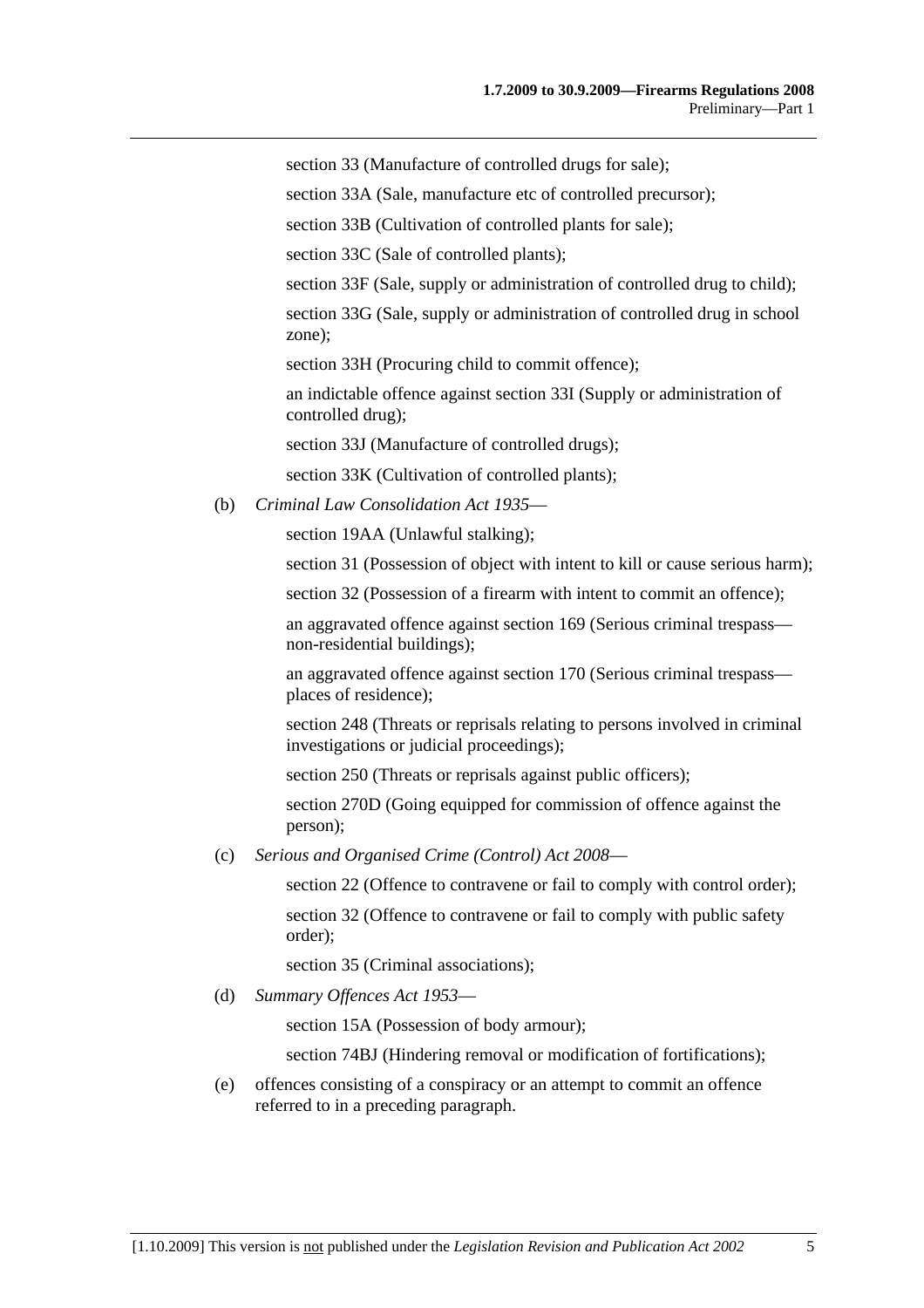#### **5B—Prescribed health professional**

For the purposes of paragraph (c) of the definition of *health professional* in section 6B(3) of the Act, a nurse registered under the *Nurses Act 1999* is a person of a prescribed class.

## **Part 2—General exemptions**

#### **6—Exempt firearms**

The following are excluded from the provisions of the Act and these regulations:

- (a) captive bolt guns;
- (b) tools or instruments powered by burning propellant or by compressed air or other compressed gas;
- (c) rocket line launchers;
- (d) devices designed to throw a net to catch animals;
- (e) devices designed to throw an object for shotgun target practice;
- (f) dog retrievers;
- (g) Very pistols used only for signalling distress or rescuing persons in distress;
- (h) a firearm that—
	- (i) has been fitted with a transmitter of infrared electromagnetic waves or a receiver of such waves or both; and
	- (ii) has been modified so as to be incapable of firing a projectile; and
	- (iii) cannot easily be modified to fire projectiles;
- (i) an underwater firearm;
- (j) receivers of firearms referred to in a preceding paragraph.

#### **Note—**

The definition of *firearm* in section 5(1) of the Act excludes an antique firearm. *Antique firearm* is defined in section 5(1).

#### **7—International visitor firearms permits**

- (1) The Registrar may, on the application of a person who is visiting, or who intends visiting, Australia, issue an international visitor firearms permit to the applicant authorising the applicant to possess and use a firearm for 1 or more of the following purposes as specified in the permit:
	- (a) competitive shooting;
	- (b) hunting;
	- (c) providing personal security services for a foreign dignitary or official.
- (2) The application—
	- (a) must be made in a manner and form approved by the Registrar; and
	- (b) must include, or be accompanied by, such information as the Registrar requires.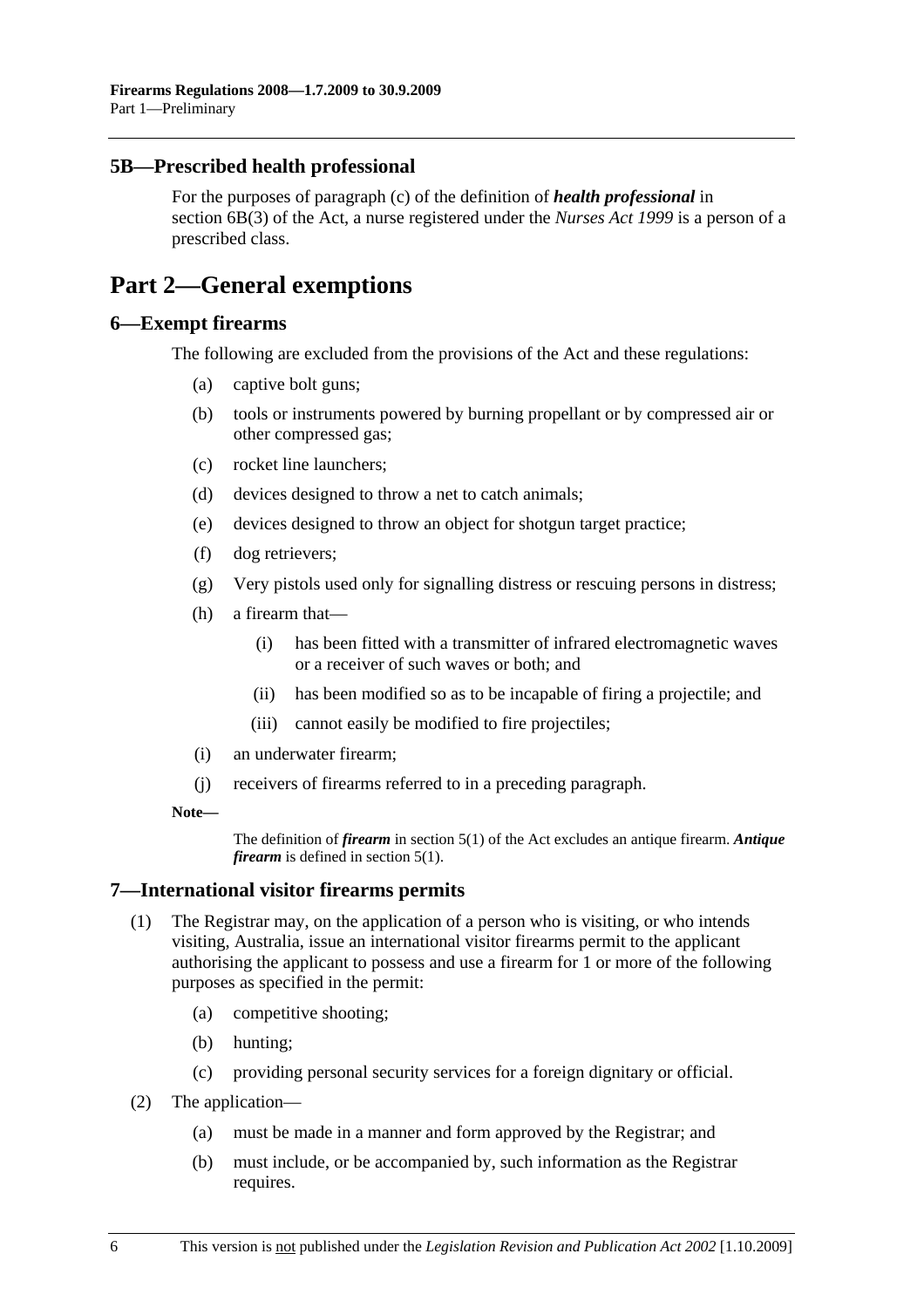- (3) The applicant must—
	- (a) provide such further information as the Registrar requires in order to determine the application; and
	- (b) provide all information in connection with the application in the form required by the Registrar; and
	- (c) provide such proof of the information supplied as the Registrar requires.
- (4) A permit—
	- (a) may be issued for such term and subject to such conditions as the Registrar thinks fit; and
	- (b) may be varied or revoked by the Registrar at any time.
- (5) A permit issued under this regulation—
	- (a) must identify the firearm or firearms to which it applies; and
	- (b) must not be issued in relation to a class D firearm or a prescribed firearm.
- (6) A person who holds an international visitor firearms permit or a permit under the law of another State or a Territory of the Commonwealth corresponding with this regulation is exempt from the application of the Act and these regulations provided that the person complies with the conditions of the permit.

#### **8—Exemption of persons from outside the State**

- (1) This regulation authorises the possession or use of a firearm for a purpose in South Australia only if the possession or use of that firearm for that purpose could be authorised by a firearms licence (disregarding a purpose with which a firearms licence may be endorsed under regulation 11(2)(h)).
- (2) Subject to this regulation, a person whose usual place of residence is in another State or a Territory of the Commonwealth may possess or use a firearm for a purpose in South Australia, without holding a firearms licence, if the person is authorised to possess or use that firearm for that purpose under the law of his or her usual place of residence.
- (3) Subject to this regulation, a person who moves his or her usual place of residence to South Australia may, for the period of 3 months after moving, possess or use a firearm for a purpose in South Australia, without holding a firearms licence, if the person could possess or use that firearm for that purpose under the law of his or her former place of residence.
- (4) Subregulation (3) does not authorise a person to use a class C, D or H firearm in South Australia.
- (5) A person who has possession of a firearm under subregulation (2) is not required to register the firearm.
- (6) A person referred to in subregulation (2) or (3) who has been issued with a licence or other authority under the law of his or her usual or former place of residence must carry the licence or other authority and produce it to a police officer on request.
- (7) A person who has moved his or her usual place of residence to South Australia must, within 7 days after moving apply, under the Act and these regulations for registration of, and for a licence to possess and use, the firearms in his or her possession.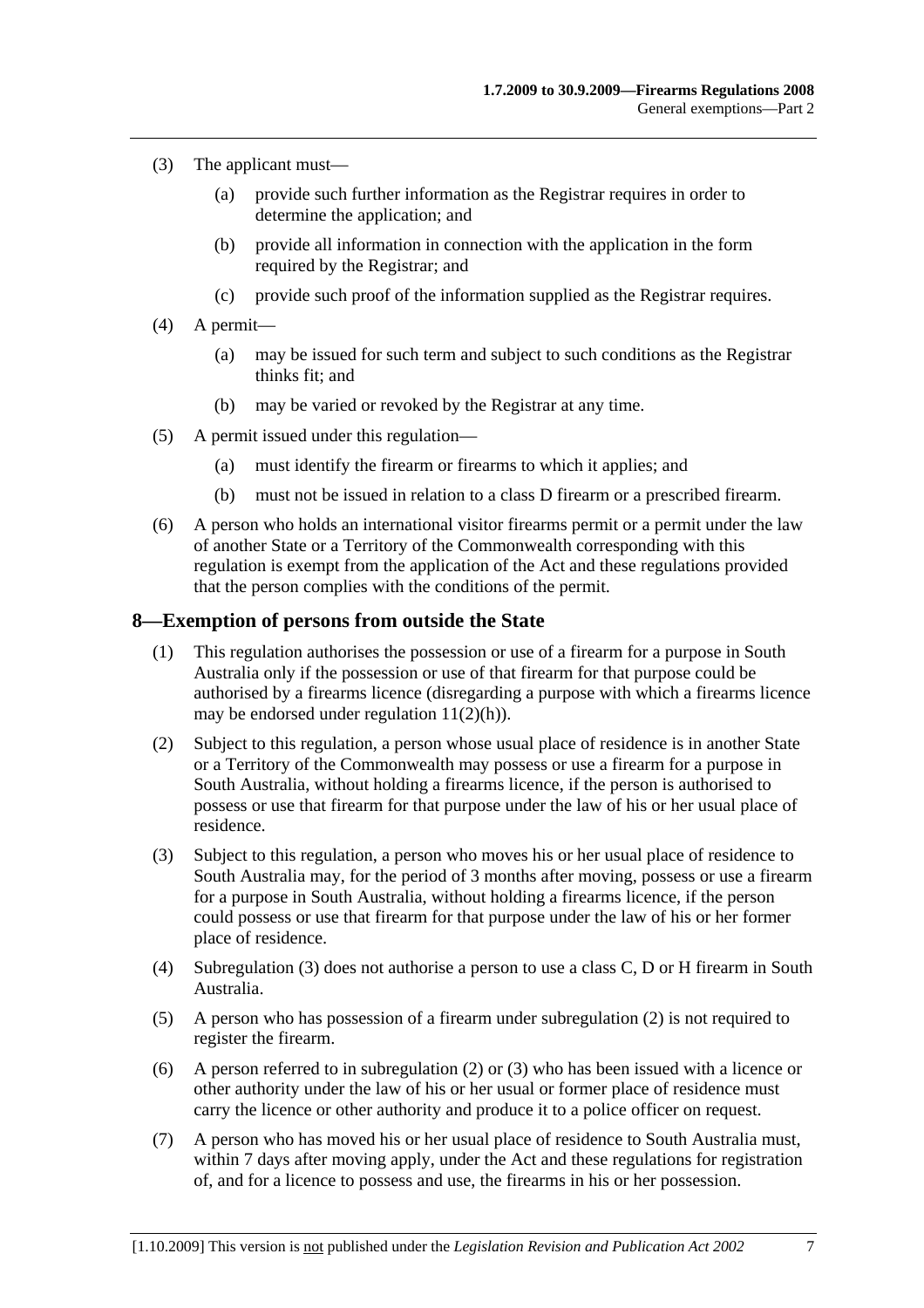- (8) The exemption provided by this regulation does not apply—
	- (a) in relation to a prescribed firearm; or
	- (b) in favour of a person who fails to comply with subregulation (6) or (7).

#### **9—Exemption for certain exhibitors**

- (1) The holder of a dealer's licence who exhibits firearms at a recognised exhibition is, for the purposes of so exhibiting firearms, exempt from section  $17(4)(a)$  of the Act.
- (2) The Minister may, by notice in the Gazette, declare a specified exhibition to be a recognised exhibition for the purposes of this regulation and specify the place at which, and the period for which, the exhibition is to be held.
- (3) The Minister may, by subsequent notice in the Gazette, vary or revoke a notice under subregulation  $(2)$ .
- (4) For the purposes of this regulation, firearms will only be taken to be exhibited at a recognised exhibition if they are exhibited at the place and during the period specified in the notice.

## **Part 3—Licences**

### **Division 1—Firearms licences**

#### **10—Form of application**

An application for a firearms licence, or the renewal of a firearms licence, must be in a form approved by the Registrar.

#### **11—Purposes for which firearms may be used**

- (1) A firearms licence must be endorsed by the Registrar with the purpose or purposes for which the firearm or firearms of the class or classes authorised by the licence may be used by the holder of the licence.
- (2) Subject to subregulation (3), 1 or more of the following purposes may be endorsed on a firearms licence:
	- (a) use as a member of a shooting club—1;
	- (b) target shooting—2;
	- (c) hunting—3;
	- (d) paint-ball shooting—4;
	- (e) use in relation to carrying on the business of primary production or in the course of employment by a person who carries on such a business—5;
	- (f) use in the course of carrying on the business of guarding property or use in guarding property in the course of employment by a person who carries on that business—6;
	- (g) collecting and displaying firearms;
	- (h) such other purpose as is approved by the Registrar—7.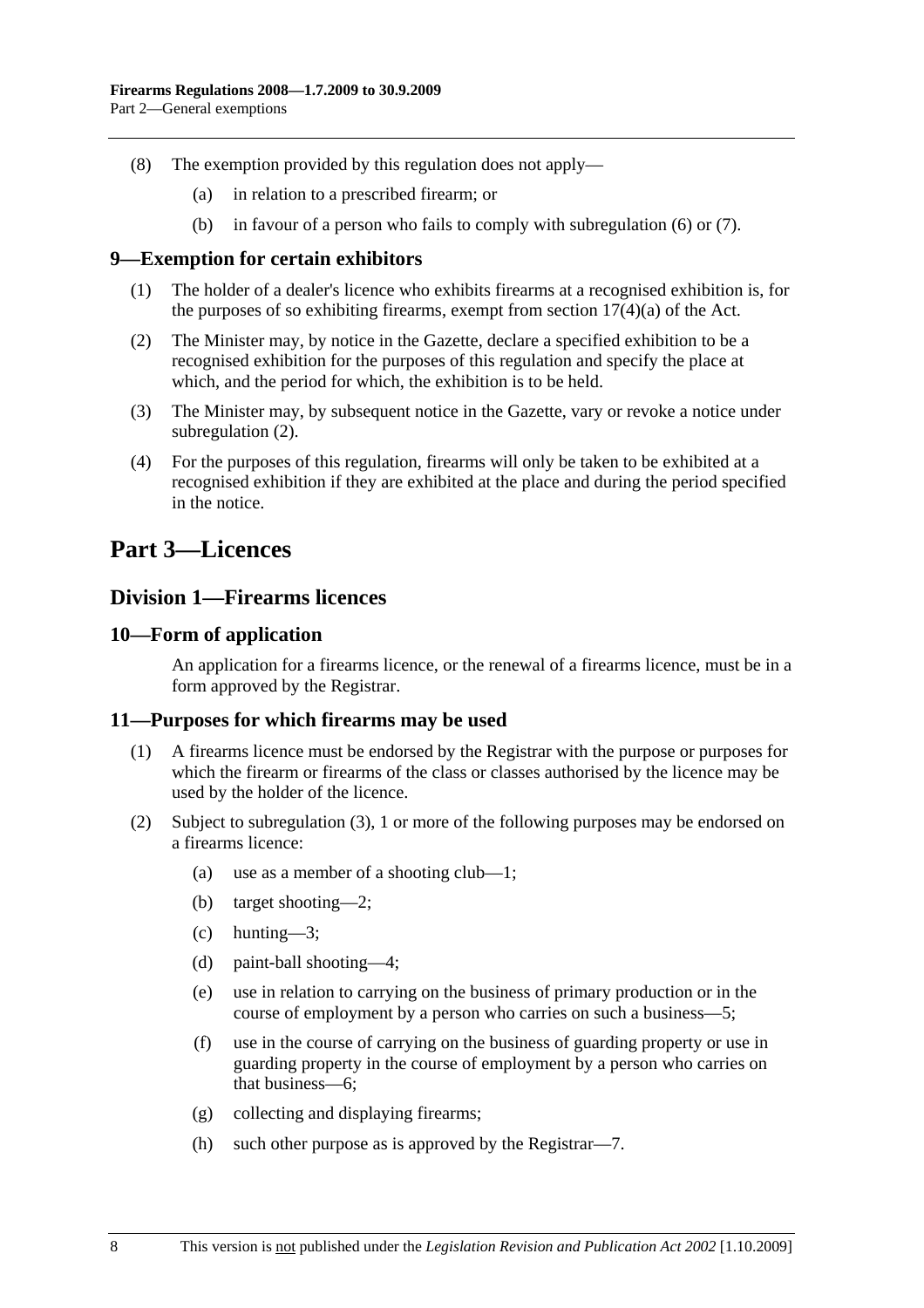- (3) If the purpose of collecting and displaying firearms is endorsed on a licence, no other purpose may be endorsed on the licence.
- (4) A licence endorsed with the purpose of collecting and displaying firearms cannot authorise the possession of a prescribed firearm or a class D firearm.

**Note—** 

If a prescribed firearm or a class D firearm is rendered unusable in a manner stipulated by the Registrar it ceases to be a firearm (see definition of firearm in section 5(1) of the Act) and is therefore no longer subject to regulation.

- (5) The endorsement referred to in subregulation (2)(f) operates only so long as the holder of the licence holds an appropriate licence under the *Security and Investigation Agents Act 1995*.
- (6) The holder of a firearms licence who is a member of a recognised firearms club is not entitled to use a firearm for hunting in the course of club activities unless the licence, by separate endorsement, authorises the use of that class of firearm for hunting.
- (7) The purposes listed in paragraphs (a) to (h) of subregulation (2) will be sufficiently endorsed on a licence by endorsing on the licence the number appearing at the end of the relevant paragraph.

#### **12—Authorised purpose for which prescribed firearms may be used**

For the purposes of section 12(7) of the Act, a person may possess and use a prescribed firearm pursuant to a firearms licence for the purpose of theatrical or cinematic productions or for such other purpose or purposes as are approved by the Registrar.

#### **13—Checks to be made by Registrar**

Before granting an application for a firearms licence or to renew or vary a firearms licence, the Registrar must check the application against the checklist adopted for that purpose by the Ministerial Council for Police and Emergency Management – Police.

#### **Division 2—Dealer's licences**

#### **14—Form of application**

An application for a dealer's licence, or the renewal of a dealer's licence, must be in a form approved by the Registrar.

#### **15—Records of firearms purchased and sold**

- (1) A dealer must compile records in duplicate of firearms purchased and sold in a form approved by the Registrar for that purpose.
- (2) Within 7 days after the end of each month, the dealer must deliver the original records in respect of that month to the Registrar.
- (3) The duplicate copy of the records must be kept for at least 3 years at the dealer's premises.
- (4) If no firearms have been purchased or sold by a dealer during a month, the dealer must deliver a copy of the appropriate form to the Registrar with "Nil Return" written across it.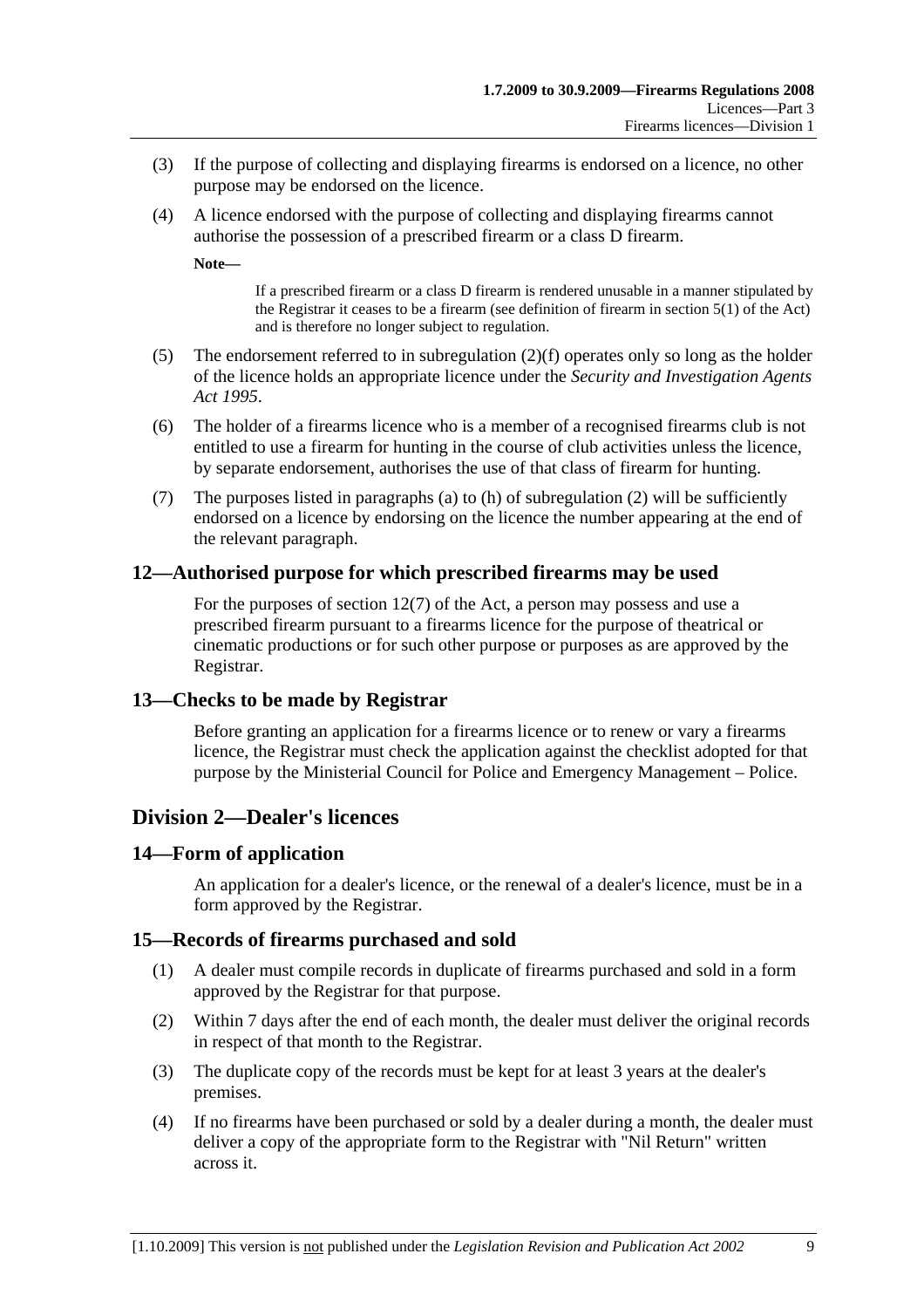#### **16—Transfers of firearms through agency of dealer**

- (1) If possession of a firearm is transferred through the agency of a licensed dealer under section 15B(9)(b) of the Act, the dealer must—
	- (a) satisfy himself or herself by inspecting the relevant permit and licence that the person acquiring the firearm is entitled to acquire and possess it; and
	- (b) record—
		- (i) the name and address of the person transferring and the person acquiring the firearm and the number of each of their firearms licences; and
		- (ii) the class, make, calibre and serial number or other identification of the firearm; and
		- (iii) if the firearm is lent or hired—the duration and the terms of the loan or hire; and
	- (c) provide the Registrar with the information recorded under paragraph (b) within 1 month after possession of the firearm is transferred.
- (2) The dealer must not transfer the firearm unless he or she has complied with subregulation  $(1)(a)$  and  $(b)$ .

#### **17—Records of transfers of firearms**

- (1) A dealer must compile the records referred to in regulation 16 and a dealer or an authorised officer (as the case requires) must compile the records referred to in section 15C of the Act in duplicate in a form approved by the Registrar.
- (2) Within 7 days after the end of each month the dealer or authorised officer must deliver the original records referred to in subregulation (1) in respect of that month to the Registrar.
- (3) The duplicate copy of the records must be kept for at least 3 years at the dealer's or club's premises.
- (4) If the dealer has not witnessed the transfer of possession of any firearms and has not acted as agent in the transfer of possession of any firearms during a month, the dealer must deliver a copy of the appropriate form to the Registrar with "Nil Return" written across it.
- (5) In this regulation—

*authorised officer* has the same meaning assigned by section 15B of the Act.

#### **18—Other records**

- (1) A dealer must compile records of firearms received by the dealer for repair, consignment or safe keeping in a form approved by the Registrar for that purpose.
- (2) A dealer must, if required to do so by the Registrar, compile records of ammunition purchased by the dealer and ammunition sold by the dealer in a form approved by the Registrar for that purpose.
- (3) The records must be kept for at least 3 years at the dealer's premises.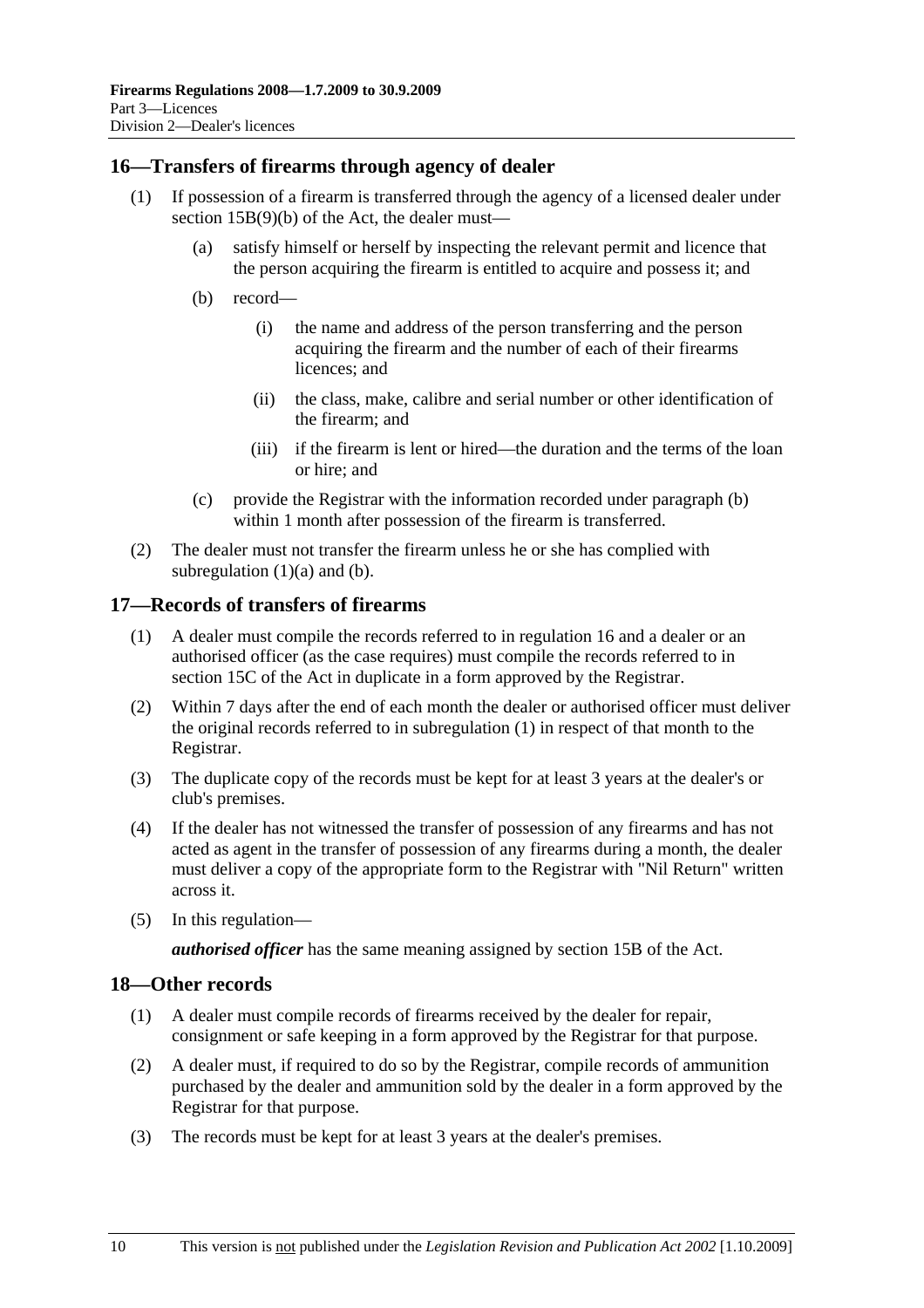## **Division 3—Qualifications to hold licence**

#### **19—Training and examinations**

- (1) The Registrar may, by notice in writing, require an applicant for a firearms licence or a dealer's licence or for the addition of classes of firearms to which a licence relates or for the endorsement of a further purpose or purposes on a licence to complete to the satisfaction of the Registrar 1 or more of the following:
	- (a) a course in the safe handling, carriage and use of firearms nominated by the Registrar;
	- (b) a written examination in the safe handling, carriage and use of firearms nominated by the Registrar;
	- (c) a practical examination in the safe handling, carriage and use of firearms nominated by the Registrar.
- (2) Subregulation (1) does not apply to an application for the renewal of a licence unless—
	- (a) a period of 1 year or more has elapsed since the licence expired; or
	- (b) the licence will authorise the possession and use of additional classes of firearm or will authorise the possession and use of firearms for additional purposes; or
	- (c) the licence is endorsed for use in the course of carrying on the business of guarding property or use in guarding property in the course of employment by a person who carries on that business.

#### **20—Instructors and examiners**

- (1) The Registrar may authorise any suitable person to conduct a course or examination for the purposes of this Division.
- (2) A person who conducts a course or examination under this Division—
	- (a) must not allow a person to attend the course or sit for the examination unless the person produces, for his or her inspection, a notice issued by the Registrar under regulation 19; and
	- (b) must compile, in a form approved by the Registrar, and keep for at least 3 years, a record of the names and addresses of all persons who attend the course or sit for the examination.
- (3) A person referred to in subregulation (1) must provide the Registrar with such information as he or she requests relating to courses or examinations conducted by the person.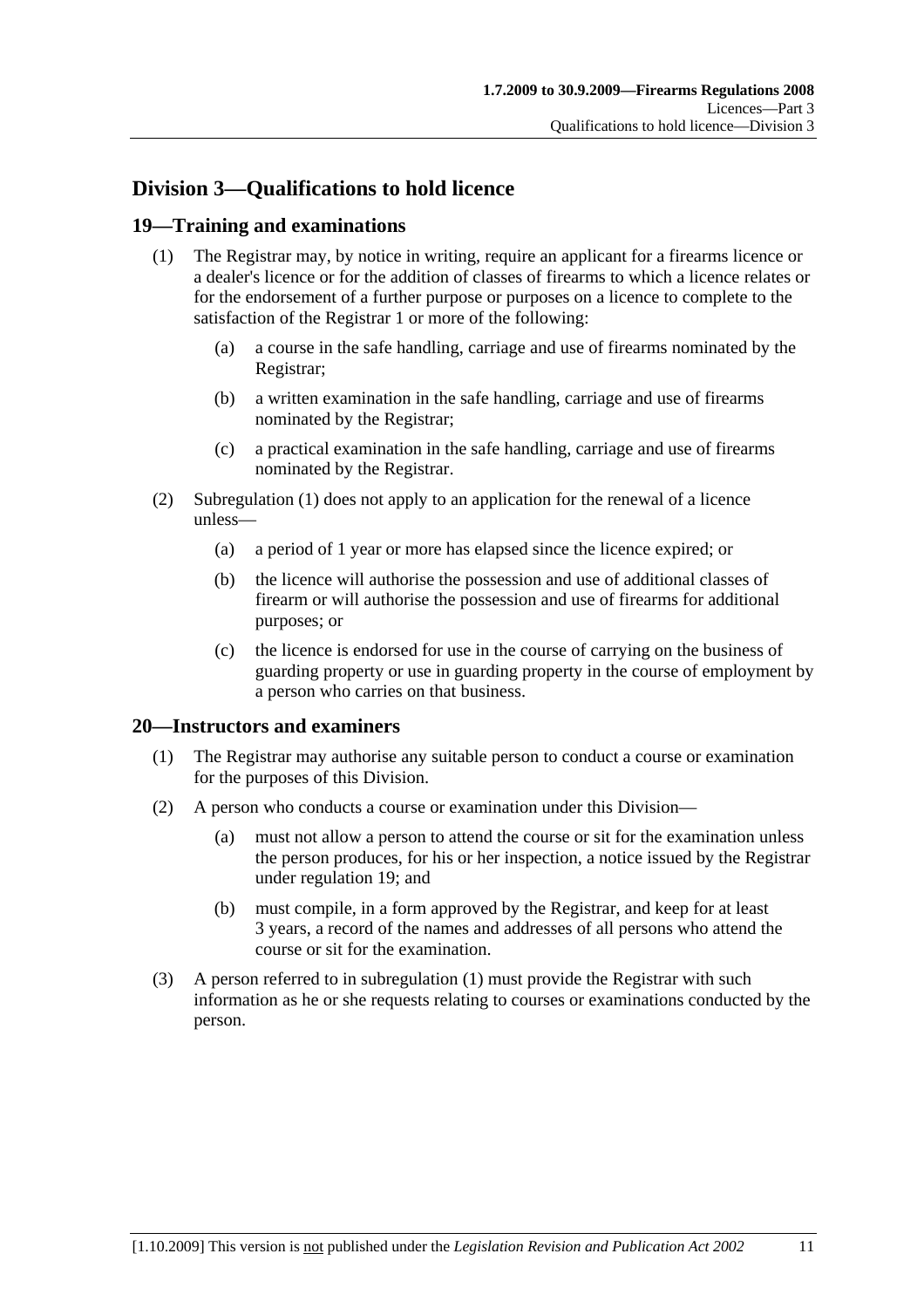## **Division 4—Conditions of licences**

#### **21—Conditions of firearms licences**

- (1) It is a condition of a firearms licence that—
	- (a) the holder of the licence must give the Registrar written notice in a form approved by the Registrar of all changes to his or her name or address within 14 days after the change occurs; and
	- (b) every firearm that the holder of the licence has possession of pursuant to the licence must comply with section 24A of the Act; and
	- (c) the holder of the licence must comply with the provisions of Part 6 that apply to, or in relation to, firearms held pursuant to the licence; and
	- (d) when a firearm or ammunition is not secured as required by Part 6 the holder of the licence must take all reasonable precautions to ensure that the firearm or ammunition is not lost or stolen or does not come into the possession of an unauthorised person; and
	- (e) the holder of the licence must report the theft, loss or destruction of a firearm to which the licence relates to a police officer within 14 days after the theft, loss or destruction occurs; and
	- (f) if the holder of the licence informed the Registrar, when applying for the licence, of the place at which he or she intended to keep firearms pursuant to the licence when not in use and the manner in which he or she intended securing those firearms, the holder of the licence—
		- (i) must allow, at any reasonable time, a police officer to enter and inspect the place at which the firearms are kept to ensure the firearms are so secured; and
		- (ii) must give the Registrar prior written notice of any change in the place at which the firearms are kept; and
		- (iii) must not, without the approval of the Registrar, change the manner in which the firearms are secured; and
	- (g) the holder of the licence must, whenever required to do so by the Registrar, provide the Registrar with information relating to a firearm registered in his or her name or in his or her possession; and
	- (h) the holder of the licence must whenever required to do so by the Registrar provide the Registrar with information that the Registrar requires to determine whether he or she should take action under section 20(1a) of the Act.
- (2) It is a condition of a firearms licence that authorises the use and possession of a class C firearm that the holder of the licence must, within 14 days before each anniversary of the granting or renewal of the licence, provide the Registrar with information that the Registrar requires to determine whether he or she should take action under section 20(1a) of the Act.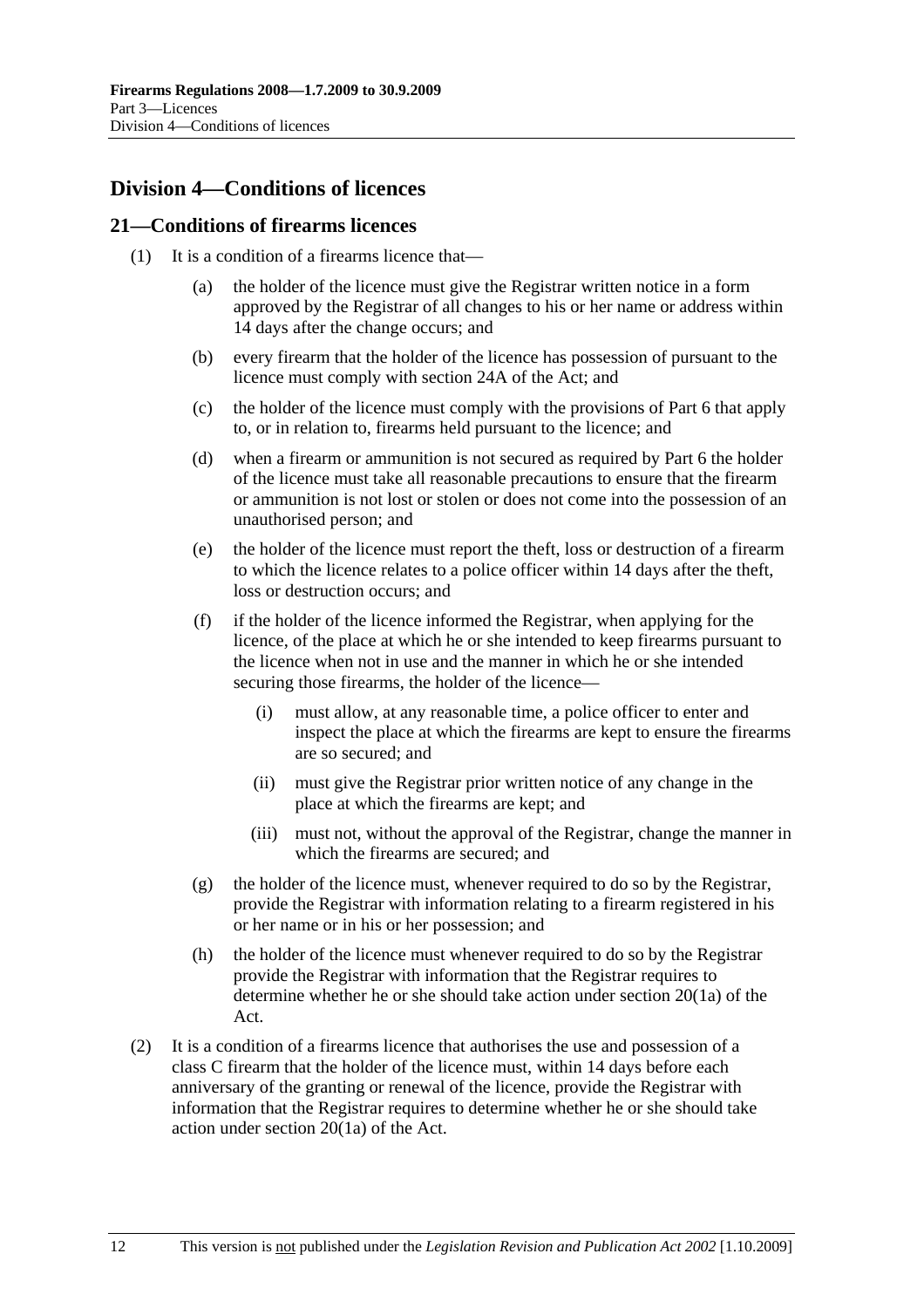- (3) It is a condition of a firearms licence that authorises the possession and use of a class C firearm that the holder of the licence may only use a firearm of that class if the requirements set out in 1 or more of the paragraphs of section 15A(3) of the Act or in regulations under section 15A(3)(a) are satisfied and then only if his or her use of the firearm is consistent with the relevant paragraph or regulation.
- (4) If the only paragraph of section 15A(3) of the Act satisfied by the holder of a firearms licence authorising the possession and use of a class C firearm is paragraph (b) (membership of The South Australian Clay Target Association Incorporated or the Australian Clay Target Association Incorporated and membership of a recognised firearms club affiliated with either of those associations), it is a further condition of the licence that the holder must be an active member of the club.
- (5) For the purposes of subregulation (3), the requirements of paragraph (a) of section 15A(3) of the Act will not be taken not to be satisfied on the ground that the holder of the licence has possession of 2 or more class C firearms if his or her possession of those firearms is consistent with another paragraph of section 15A(3) or with a regulation under section 15A(3)(d).
- (6) It is a condition of a firearms licence that authorises the possession and use of a class D firearm that the holder of the licence may only use a firearm of that class for the purpose of destroying animals and then only if his or her livelihood is gained partly or wholly from professional shooting.
- (7) It is a condition of a firearms licence that authorises the possession and use of a class H firearm that the holder of the licence may only use a firearm of that class—
	- (a) if the holder is an active member of a shooting club; or
	- (b) in relation to carrying on the business of primary production or in the course of employment by a person who carries on such a business if, in either case, the property on which the primary production business is carried on is at least 15 000 hectares in area or is a property to which subregulation (8) applies; or
	- (c) in the course of carrying on the business of guarding property or in guarding property in the course of employment by a person who carries on that business; or
	- (d) for the purpose of collecting and displaying firearms; or
	- (e) for such other purpose as is approved by the Registrar.
- (8) This subregulation applies to a property for the purposes of subregulation  $(7)(b)$  if the property was specified in a firearms licence that—
	- (a) was purportedly granted to a person for a term expiring on or after 27 September 2002; and
	- (b) authorised the person to use a class H firearm on the property in relation to carrying on the business of primary production or in the course of employment by a person who carries on such a business.
- (9) It is an additional condition of a shooting club member's licence that the holder of the licence must be an active member of a shooting club for each licence year of the licence.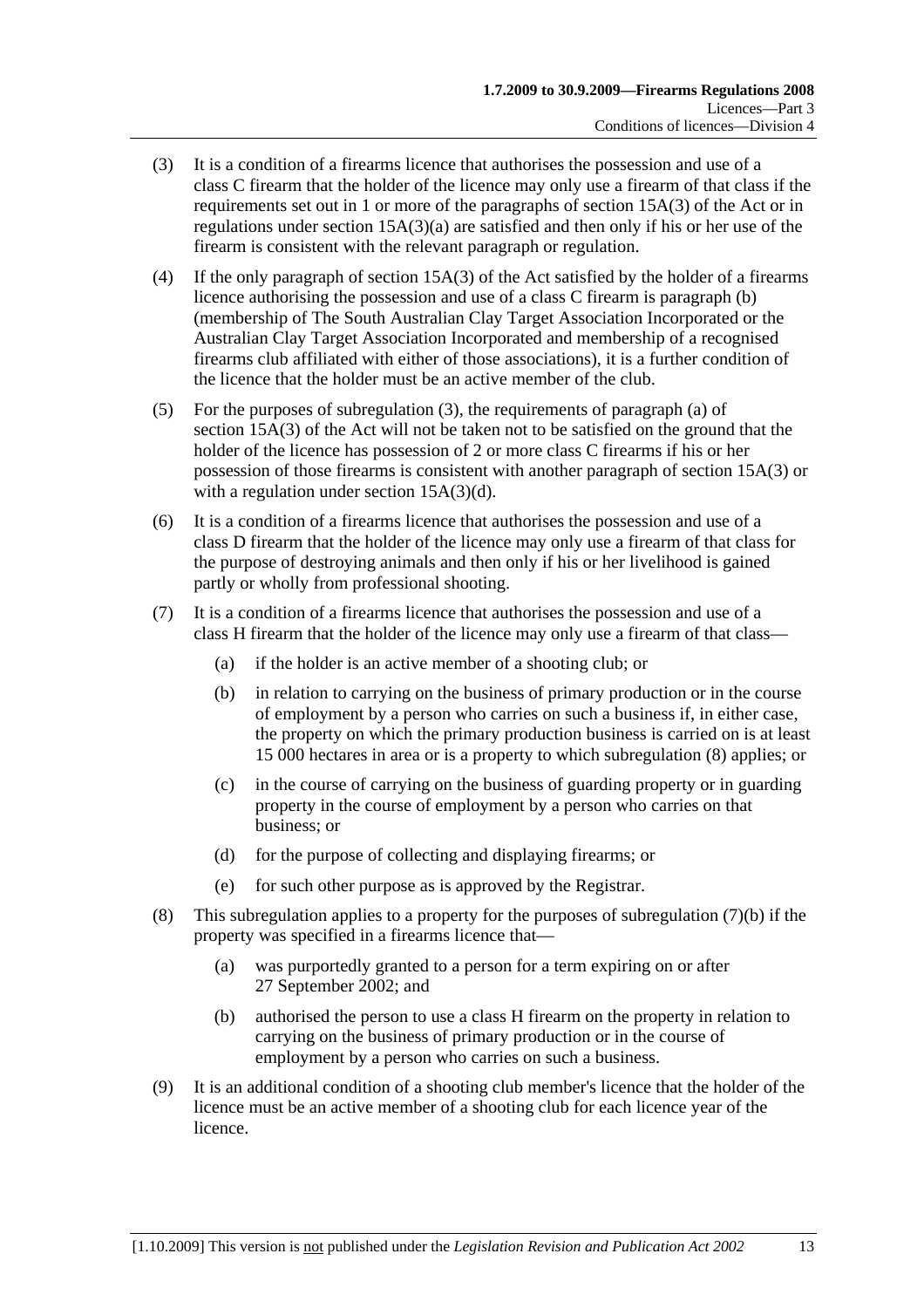- (10) It is an additional condition of a shooting club member's licence that authorises the possession and use of class H firearms that the class H firearms of each of the following categories of which the holder of the licence has possession must be used by the holder in shooting club organised shoots for that category of class H firearms on at least 4 occasions during each licence year of the licence:
	- (a) air or gas operated handguns;
	- (b) .22 calibre rim fire handguns (long rifle or short);
	- (c) centre fire handguns of not more than .38 calibre;
	- (d) handguns of more than .38 calibre.
- (11) It is an additional condition of a collector's licence—
	- (a) that in the case of all firearms in the collection manufactured after 1900—
		- (i) the bolt, breech block or firing pin of the firearm must be locked in a container kept separately from the firearm; or
		- (ii) the trigger of the firearm must be immobilised by means of a trigger lock; or
		- (iii) the firearm is secured by such other method as is approved by the Registrar; and
	- (b) that the holder of the licence must be an active member of a collectors' club for each licence year of the licence; and
	- (c) that the holder of the licence does not have possession of any ammunition that can be used in a firearm owned by the collector for the purpose of collecting and displaying firearms (excluding ammunition for use in a firearm that the collector is authorised to have possession of and use for some other purpose endorsed on a separate firearms licence); and
	- (d) that none of the firearms included in the collection is a prescribed firearm; and
	- (e) that the firearms included in the collection must not be fired without the written approval of the Registrar.
- (12) If the purpose, or 1 of the purposes, endorsed on a firearms licence is paint-ball shooting, it is a condition of the licence that only a paint-ball firearm will be used for the purposes of paint-ball shooting.
- (13) A licence to possess a prescribed firearm is subject to the following conditions in addition to the conditions prescribed by subregulation (1):
	- (a) the firearm to which the licence relates must not be used to fire a projectile;
	- (b) the firearm must be kept at the premises and in the manner specified in the licence unless approval to the contrary is granted by the Registrar;
	- (c) the holder of the licence must not surrender control of the firearm except when disposing of the firearm.
- (14) The conditions imposed by subregulations (3) and (6) do not apply to a licence held solely to enable the holder of the licence to possess and use firearms for the purposes of a contract with the Crown in right of this State or in any of the Crown's other capacities or for the purpose of tendering for such a contract.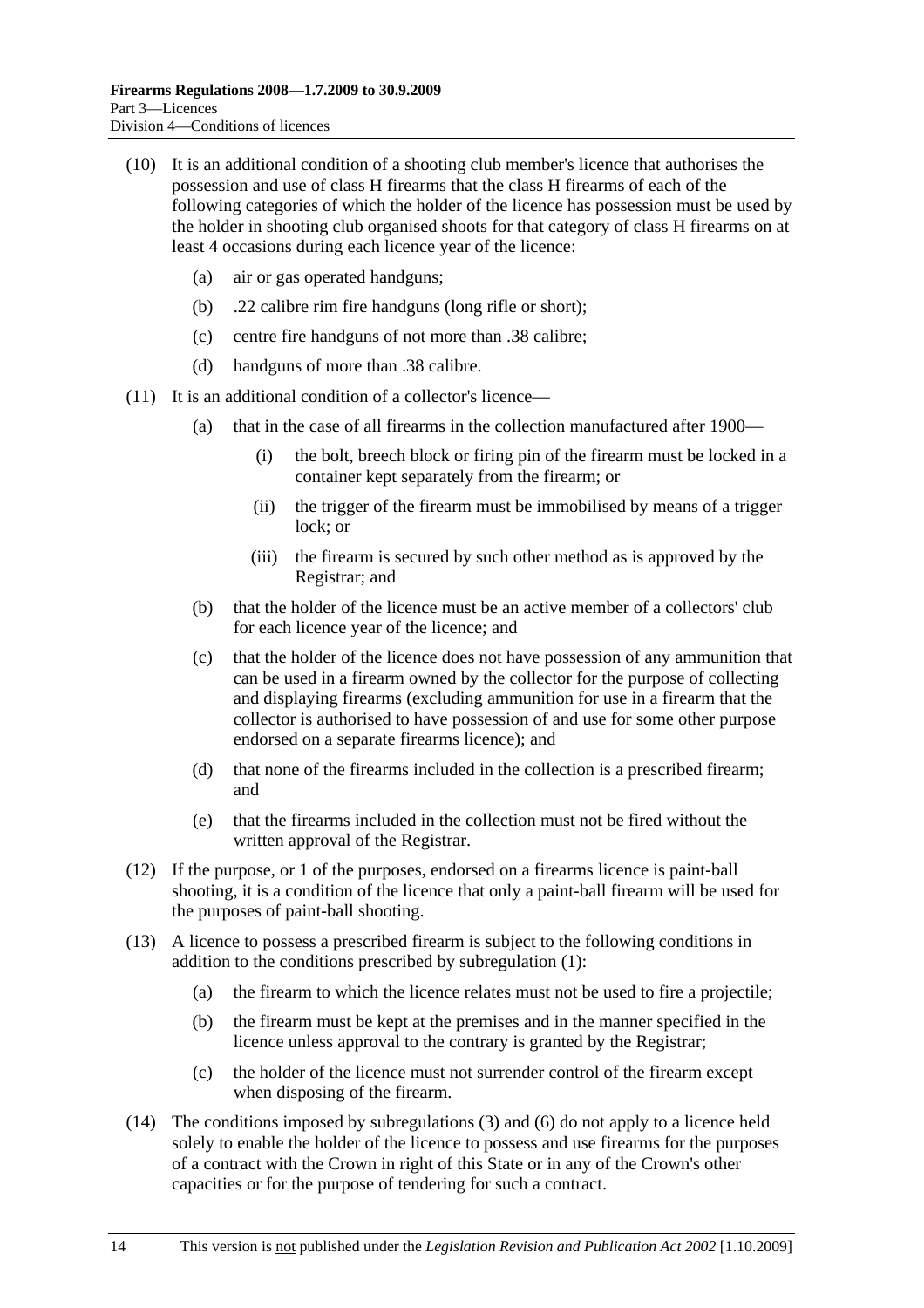#### **22—Conditions of dealers' licences**

- (1) It is a condition of a dealer's licence that—
	- (a) the dealer must give the Registrar written notice in a form approved by the Registrar of all changes to his or her name or address within 14 days after the change occurs; and
	- (b) the dealer must comply with the provisions of Part 6 that apply to, or in relation to, firearms or ammunition held pursuant to the licence; and
	- (c) when a firearm or ammunition is not secured as required by Part 6, the dealer must take all reasonable precautions to ensure that the firearm or ammunition is not lost or stolen or does not come into the possession of an unauthorised person; and
	- (d) the dealer must report the theft, loss or destruction of a firearm that is owned or held by the dealer in the course of carrying on business as a dealer in firearms to a police officer within 14 days after the theft, loss or destruction occurs; and
	- (e) subject to subregulation (2), the dealer does not carry on business as a dealer in firearms or ammunition except at the premises authorised by the licence; and
	- (f) in the course of carrying on business as a dealer in firearms, the dealer does not keep firearms at any premises except those referred to in paragraph (e) unless he or she does so for the purpose of testing or repairing those firearms; and
	- (g) the dealer must not deal in—
		- (i) mechanisms or other fittings that can be fitted to a firearm to convert it to an automatic firearm; or
		- (ii) mechanisms or other fittings that, when fitted to a suitable firearm, will enable the firearm to fire grenades or other explosive projectiles; and
	- (h) during the hours that members of the public have access to the premises referred to in paragraph (e), the dealer displays the licence, or a copy of the licence (the copy does not need to include a photograph of the holder of the licence), in those premises in a position in which it is likely to be seen and read by members of the public; and
	- (i) the dealer identifies, in a manner approved by the Registrar, each firearm that he or she owns in the course of carrying on business as a dealer in firearms; and
	- (j) the dealer must produce to a police officer on request the records kept by him or her pursuant to the Act and these regulations; and
	- (k) the dealer must allow a police officer to enter and inspect any premises at which the dealer is authorised by the licence to carry on business for the purpose of enforcement of the Act and these regulations; and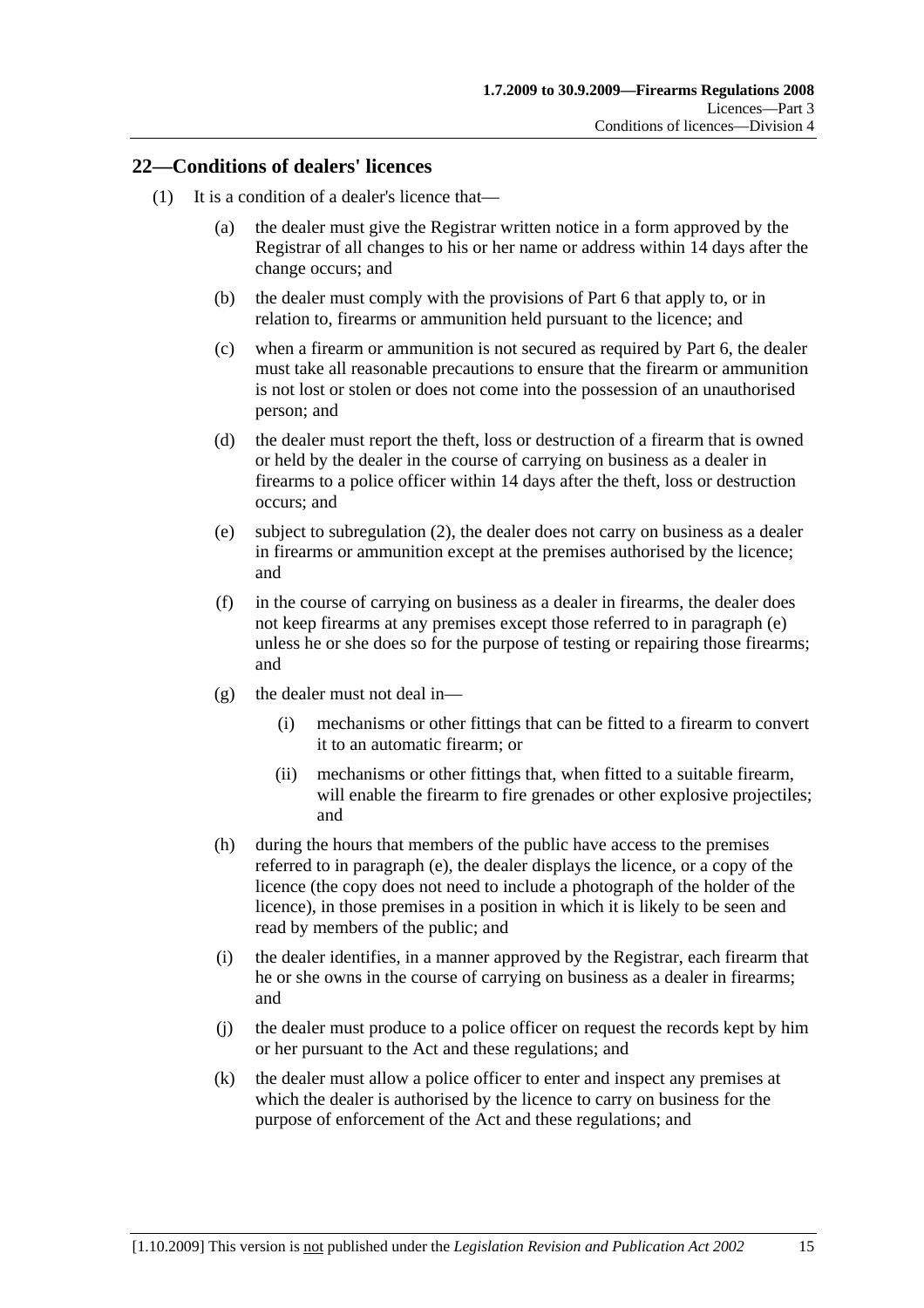- (l) the dealer must, whenever required to do so by the Registrar or a police officer, provide the Registrar or member with information relating to a firearm recorded to, or in the possession of, the dealer.
- (2) A dealer may—
	- (a) exhibit firearms and ammunition for the purpose of sale by auction and may sell firearms or ammunition by auction at a place other than his or her premises; and
	- (b) exhibit firearms and ammunition for any other purpose at places other than his or her premises if he or she does not exhibit—
		- (i) 2 or more identical firearms; or
		- (ii) more than 50 rounds of identical ammunition.

## **Division 5—Exemptions relating to licences**

#### **23—Exemption from requirement to be licensed**

- (1) An offence is not committed against section 11 of the Act in the following circumstances:
	- (a) by a person of or over the age of 14 years but under the age of 18 years who has possession of or uses a registered firearm if—
		- (i) he or she is with, and is under the continuous supervision of, his or her parent or guardian or some other person approved by his or her parent or guardian; and
		- (ii) the person providing the supervision holds a firearms licence authorising possession of the firearm for the purpose for which it is being used;
	- (b) by a person of or over the age of 14 years but under the age of 18 years who has possession of or uses a firearm if that person is (with the consent of his or her parent or guardian) with, and is under the continuous supervision of, a recognised coach who holds a firearms licence authorising possession of the firearm for the purpose for which it is being used;
	- (c) by a person who has possession of or uses a firearm for the purpose of a course or examination in the safe handling, carriage and use of firearms if that person is with, and is under the continuous supervision of, a person authorised by the Registrar to conduct the course or examination;
	- (d) by a person of or over the age of 18 years who has possession of or uses a firearm if that person is with, and is under the continuous supervision of, a person who is registered as the owner of the firearm and who holds a firearms licence authorising possession of the firearm for the purpose for which it is being used;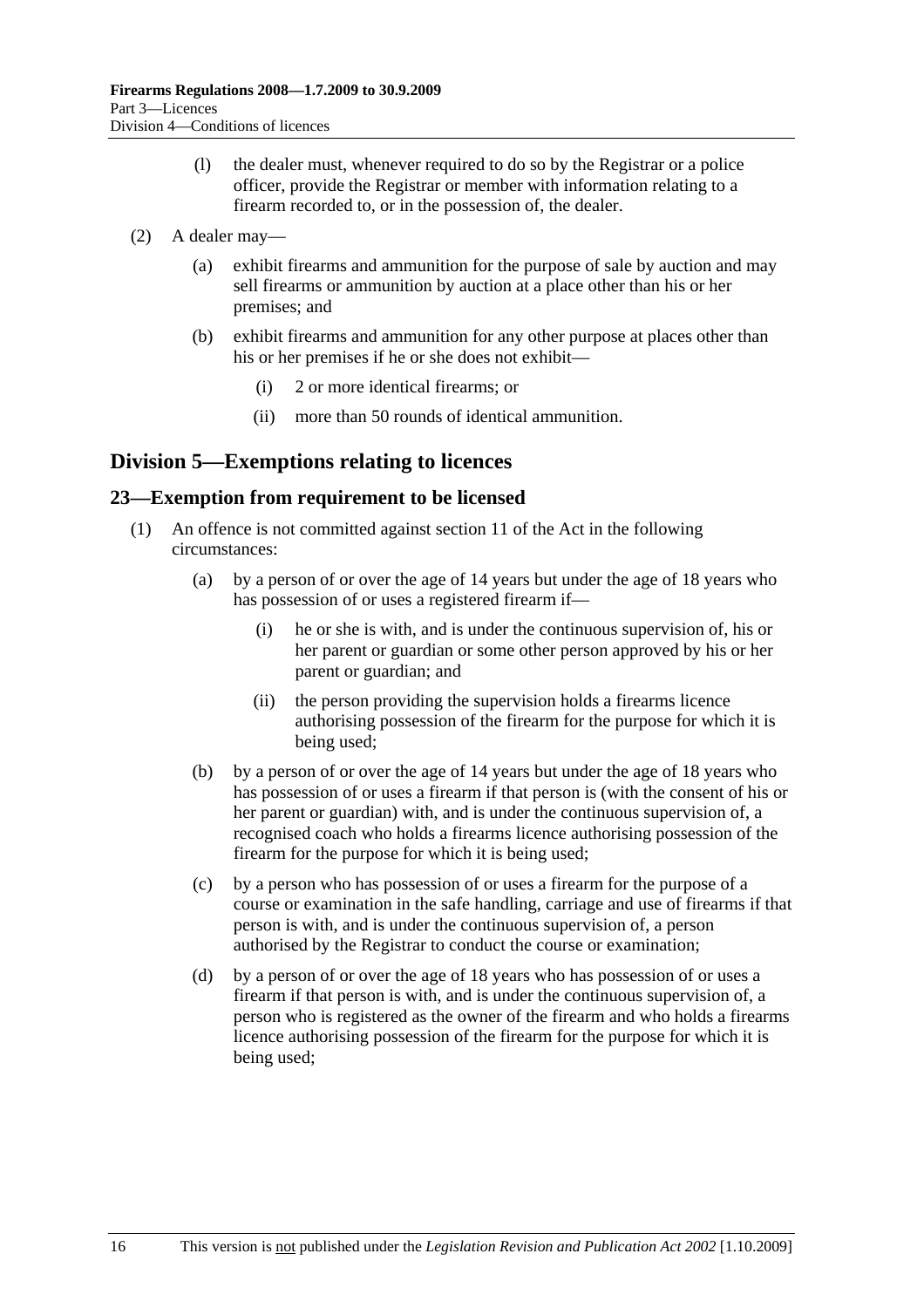- (e) by a person who has possession of or uses a class C firearm on the grounds of a recognised firearms club that is affiliated with The South Australian Clay Target Association Inc. or the Australian Clay Target Association Inc. for the purpose of shooting in an activity of the club conducted in accordance with the rules of the Australian Clay Target Association Inc. if that person is with, and is under the continuous supervision of, a person who holds a firearms licence authorising possession of the firearm for the purpose for which it is being used;
- (f) by a person of or over the age of 14 years but under the age of 18 years who has possession of or uses a firearm at facilities provided by the South Australian Sports Institute if that person is (with the consent of his or her parent or guardian) with, and under the continuous supervision of, a person who holds a firearms licence authorising possession of the firearm for the purpose for which it is being used;
- (g) by a person of any age who has possession of or uses a firearm (including a prescribed firearm)—
	- (i) in the course of rehearsal for, or the performance of, a theatrical production; or
	- (ii) in the course of rehearsal for, or the filming of, a scene in the production of a film,

if that person is under the continuous supervision of a person who holds a firearms licence authorising possession of the firearm for the purpose for which it is being used.

- (2) An offence is not committed against section 11 of the Act by a person who is of or over the age of 10 years but under the age of 14 years in the circumstances set out in subregulation (1)(a) or (b) if the firearm concerned is a class A firearm.
- (3) For the purposes of subregulation  $(1)(d)$ , a person will be taken to be registered as the owner of a firearm if he or she is the nominee of a body, whether incorporate or unincorporate, that is registered as the owner of the firearm.
- (4) In this regulation—

*recognised coach* means a person who has been recognised by a recognised firearms club as being a fit and proper person to instruct others in the skills of using firearms.

### **24—Exemption of juniors from certain provisions**

- (1) A person who—
	- (a) has reached the age of 12 years but has not reached the age of 18 years; and
	- (b) is a member of a recognised firearms club; and
	- (c) needs to hold a firearms licence in order to participate in a competition or competitions held in another State or a Territory of the Commonwealth or held in another country,

is, subject to the conditions set out in subregulation (2), exempt from section 12(3) and (8) of the Act.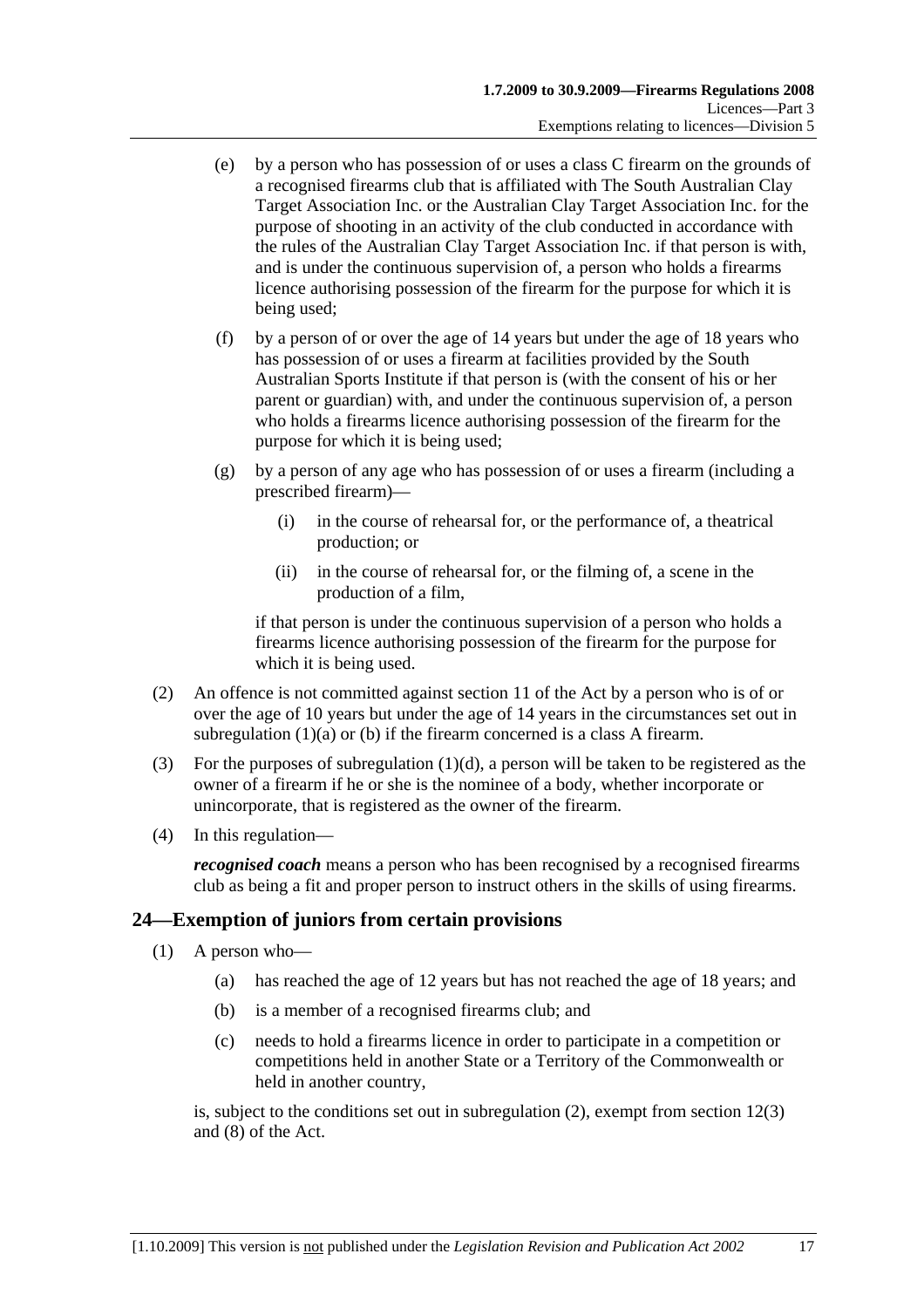- (2) The conditions are as follows:
	- (a) the only purpose that may be endorsed on a licence granted to an exempt person referred to in subregulation (1) is use of a firearm as a member of a recognised firearms club; and
	- (b) the term of a licence granted to an exempt person referred to in subregulation (1) is 1 year; and
	- (c) a licence granted to an exempt person referred to in subregulation (1) cannot be renewed; and
	- (d) an exempt person referred to in subregulation (1) who is the holder of a licence must not apply for a permit authorising the acquisition of a firearm.

## **Division 6—General**

#### **25—Company nominee**

- (1) A company that holds a licence must appoint a person—
	- (a) who is, in the opinion of the Registrar, a fit and proper person to have control of the company's firearms; and
	- (b) who is employed by the company and has his or her usual place of residence in the State,

to have control of the company's firearms at the place at which they are kept by the company.

- (2) Without limiting the meaning of fit and proper person in subregulation (1)(a), a person will be taken not to be a fit and proper person for the purposes of that subregulation if the Registrar would refuse to grant a firearms licence to that person.
- (3) A person appointed under subregulation (1) must keep a record of—
	- (a) the firearms under his or her control; and
	- (b) the names of the persons who have possession of those firearms and the periods during which they have possession of them.
- (4) A company must give the Registrar written notice in a form approved by the Registrar of the name and address of the person appointed by the company under subregulation  $(1)$ .

#### **26—Replacement of licence**

If a person applies for replacement of a licence, and the Registrar is satisfied, on information provided by the applicant or on such other evidence as he or she requires, that the licence has been lost, stolen or destroyed, the Registrar may, on payment of the fee fixed by Schedule 1, issue a replacement for the licence.

#### **27—Reporting obligations of prescribed persons**

The following classes of persons are prescribed for the purposes of the definition of *prescribed person* in section 20A of the Act:

- (a) persons registered as nurses under the *Nurses Act 1999*;
- (b) registered psychologists under the *Psychological Practices Act 1973*;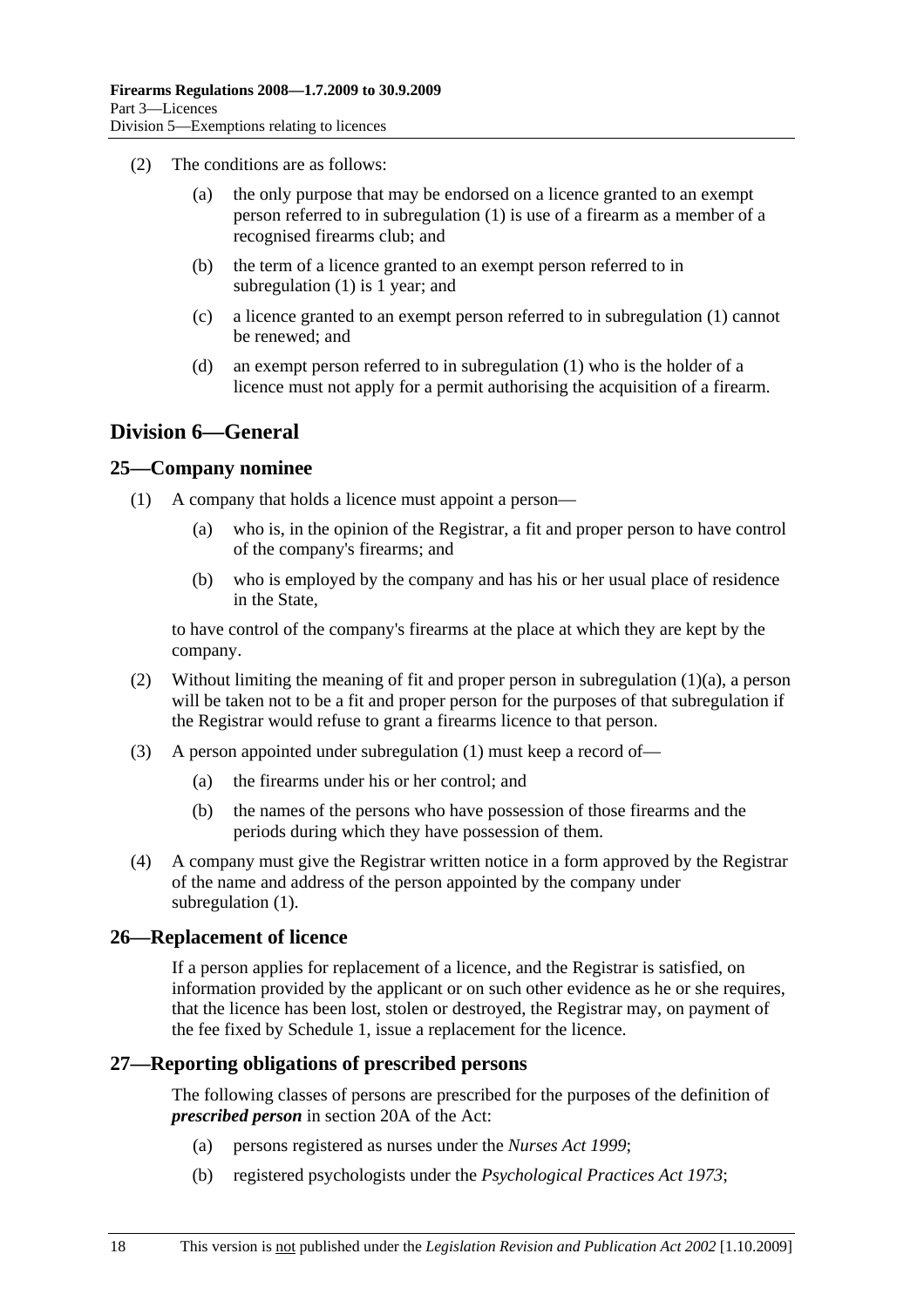- (c) professional counsellors;
- (d) social workers.

## **Part 4—Acquisition and registration of firearms**

#### **28—Application for permits**

An application for a permit to acquire a firearm must be in a form approved by the Registrar.

#### **29—Checks to be made by Registrar**

Before granting an application for a permit to acquire a firearm, the Registrar must check the application against the checklist adopted for that purpose by the Ministerial Council for Police and Emergency Management – Police.

#### **30—Application to register firearm**

- (1) Subject to subregulation (2), an application to register a firearm must be in a form approved by the Registrar and the applicant must produce the following to the police officer to whom the application is made:
	- (a) the permit authorising the acquisition of the firearm; and
	- (b) the firearm; and
	- (c) the licence authorising the person producing the firearm to have possession of it.
- (2) A person who applies for registration of a firearm in circumstances referred to in regulation  $8(7)$  is not bound to comply with subregulation  $(1)(a)$  or  $(c)$ .

### **31—Acquisition of class C firearms**

The following requirements are prescribed for the purposes of section 15A(3)(d) of the Act:

- (a) in relation to the acquisition of class C firearms for the purpose of collection and display—
	- (i) the Registrar is satisfied that the applicant for the permit to acquire the class C firearm has, or genuinely intends to acquire, a collection of firearms that has, or will have, significant commemorative, historical, investment or other value; and
	- (ii) the firearm is to be acquired to form part of the collection;
- (b) in relation to the acquisition of class C firearms by the Royal Zoological Society of South Australia Incorporated—
	- (i) the applicant for the permit to acquire the class C firearm is the Royal Zoological Society of South Australia Incorporated; and
	- (ii) the Registrar is satisfied that the Society needs the firearm for the operation of its zoos.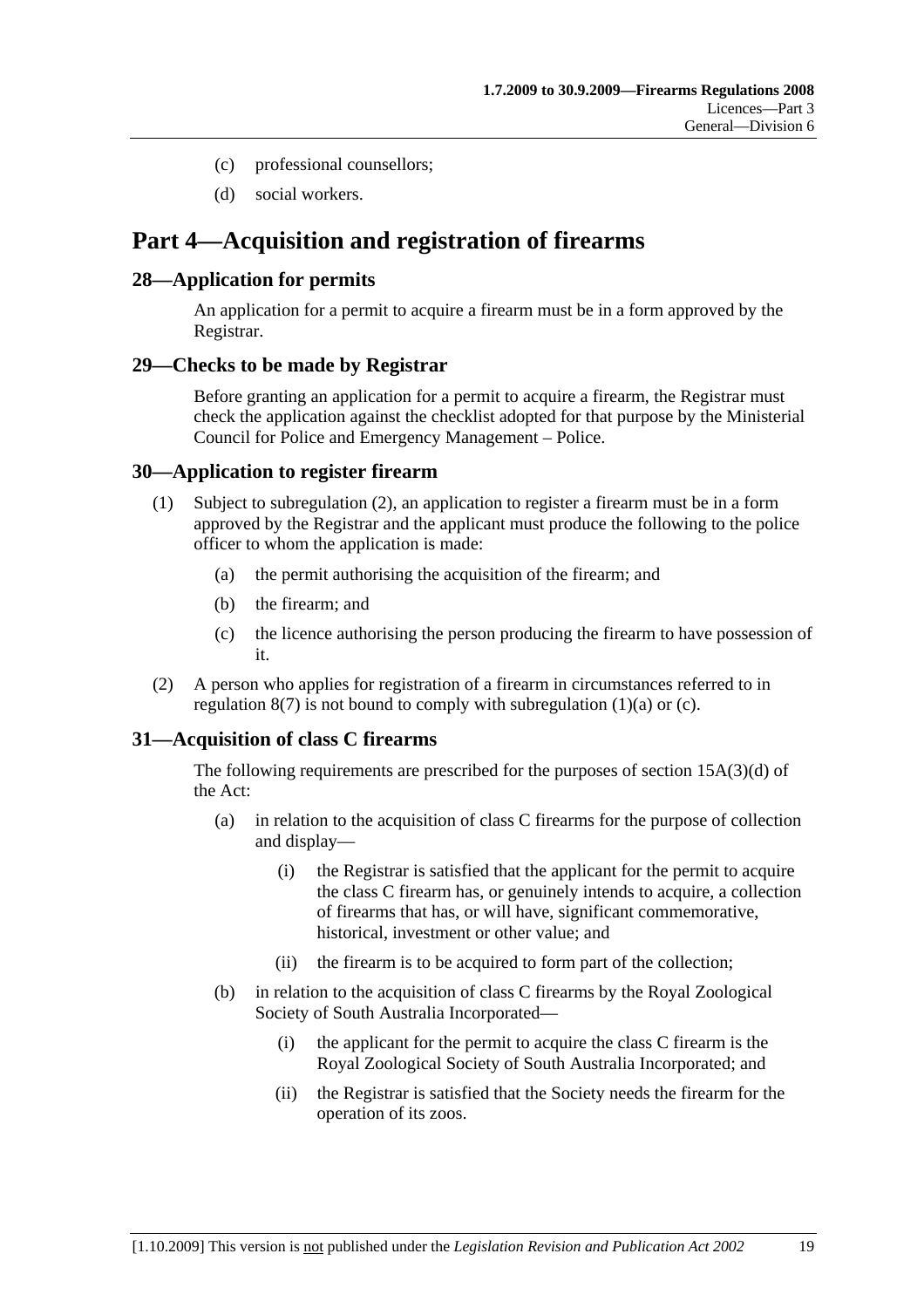#### **32—Nature of alteration, loss, theft or destruction of firearm**

A notice to the Registrar under section 25 of the Act must be in a form approved by the Registrar.

#### **33—Acquisition of class H firearms**

- (1) For the purposes of section 15A(4b) of the Act, the Registrar may grant to an applicant who is the holder of a shooting club member's licence a permit to acquire a class H firearm—
	- (a) despite a restriction on barrel length set out in section 15A(4b)(a) of the Act, if the Registrar is satisfied that the firearm is a visually distinctive and highly specialised target pistol; or
	- (b) despite the restriction to firearms of not more than .38 calibre, if the Registrar is satisfied that the firearm is of not more than .45 calibre and is required for shooting events of the kind known as metallic silhouette or single (western) action.
- (2) For the purposes of section 15A(4b) of the Act, the barrel length of a class H firearm is to be measured as follows:
	- (a) in the case of a revolver, the length is to be measured from the muzzle to the breech end immediately in front of the cylinder;
	- (b) in the case of any other class H firearm, the length is to be measured from the muzzle to the breech face (including where the chamber is incorporated in the barrel);
	- (c) if the firearm is self-loading, the measurement must be taken when the slide is forward and the breech face or bolt is in a closed position;
	- (d) any alteration to the barrel that is permanently attached is to be included in the portion measured.
- (3) For the purposes of section 15A(4c) of the Act, in order for a collector to be granted a permit to acquire class H firearms manufactured after 1946, the collector must be a genuine student of arms who—
	- (a) has been an active member of a collectors' club for at least the preceding 2 years; and
	- (b) has a significant collection of handguns with a proper thematic structure; and
	- (c) has provided displays or published articles to advance the body of knowledge of firearms history and development.

#### **34—Certificate of registration**

- (1) The Registrar must issue a certificate of registration to the person in whose name the firearm is registered.
- (2) The Registrar may, on payment of the fee fixed by Schedule 1, issue a certificate to replace 1 that has been lost, stolen or destroyed.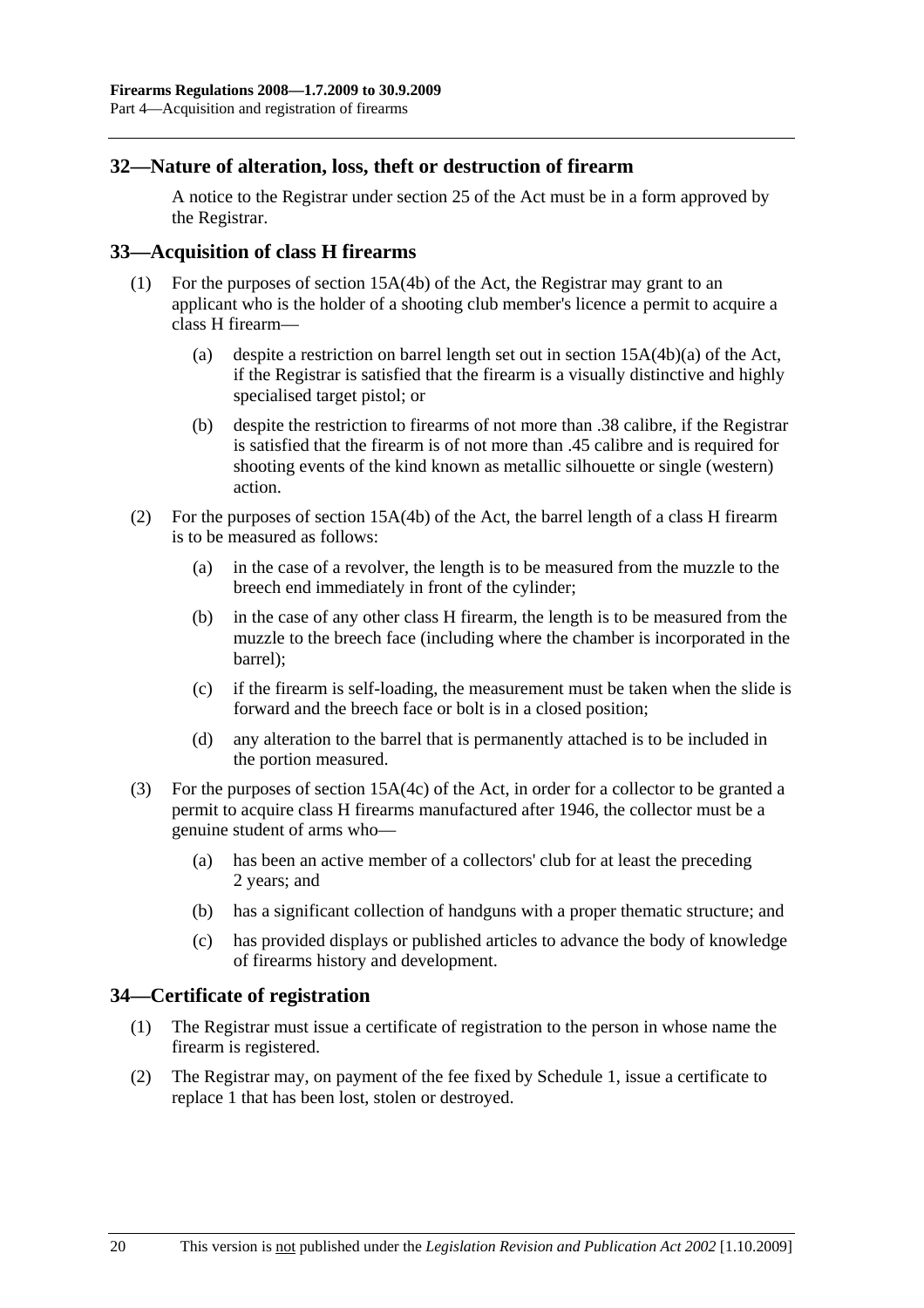## **Part 5—Acquisition of ammunition**

#### **35—Application for permit**

An application to the Registrar for a permit to acquire ammunition must—

- (a) be in a form approved by the Registrar; and
- (b) be accompanied by information required by the Registrar; and
- (c) be accompanied by the fee fixed by Schedule 1.

#### **36—Limit on quantity of ammunition**

A person must not own or have in his or her possession ammunition that exceeds the reasonable needs of that person for the immediately following 12 months.

#### **37—Exemption—acquisition and supply of gas cylinders**

A person who acquires or supplies a cylinder of compressed gas designed for use in a firearm is exempt from section 21B of the Act in relation to the acquisition or supply of the cylinder.

## **Part 6—Security of firearms and ammunition**

#### **38—Security of firearms**

- (1) A person (not being a dealer) who has possession of a class A or B firearm must keep the firearm secured by—
	- (a) securely attaching and locking it to part of the building in which it is kept; or
	- (b) keeping it in a locked cabinet made of hardwood or steel that is securely attached to the building in which it is kept; or
	- (c) keeping it in a locked safe made of steel that is securely attached to the building in which it is kept; or
	- (d) keeping it in a locked steel and concrete strong room; or
	- (e) such other method as is approved by the Registrar.
- (2) A person (not being a dealer) who has possession of a class C, D or H firearm must keep the firearm secured by—
	- (a) keeping it in a locked safe made of steel that is securely attached to the building in which it is kept; or
	- (b) keeping it in a locked steel and concrete strong room; or
	- (c) such other method as is approved by the Registrar.
- (3) A cabinet or safe referred to in subregulation (1) or (2) must—
	- (a) be fitted with fittings and locks that prevent it from being easily forced open; and
	- (b) be made of material of sufficient thickness to prevent it being easily broken, opened or destroyed.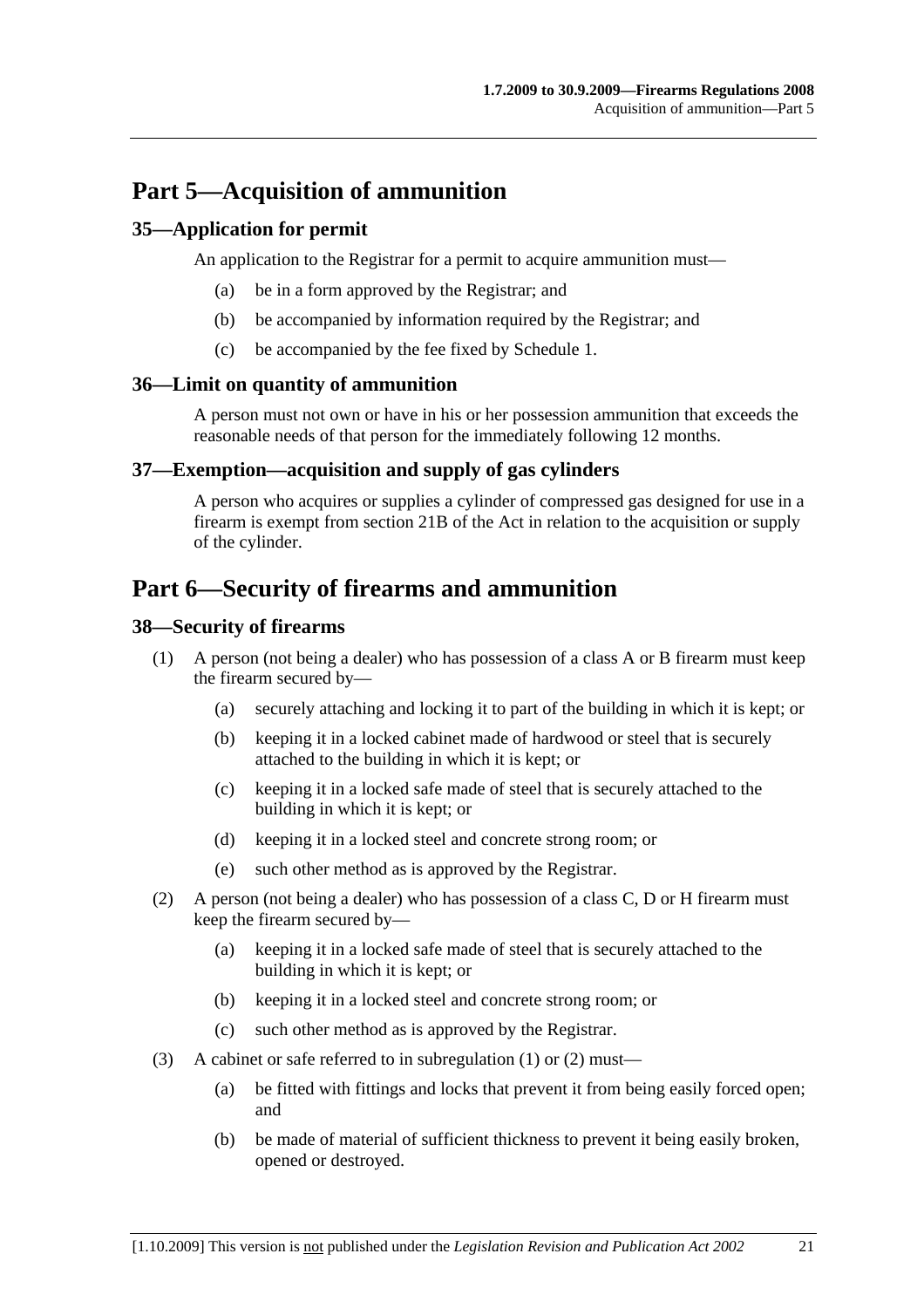(4) Despite subregulations (1)(c) and (2)(a), a safe need not be attached to the building if its mass when empty is 150 kilograms or more.

#### **39—Possession of prescribed firearms**

A person who has possession of a prescribed firearm must keep the firearm secured in accordance with the conditions of the licence authorising possession of the firearm.

#### **40—Possession of firearms by dealers**

- (1) Subject to this regulation, a person who has possession of a class A, B, C, D or H firearm in his or her capacity as a dealer must keep the firearm secured by 1 of the methods set out in regulation 38 in respect of the relevant class of firearm.
- (2) A dealer is not required to comply with subregulation (1) during periods that his or her premises are open to the public in respect of class A or B firearms that are on display to members of the public entering the premises if the public does not have access to the firearms.
- (3) A dealer is not required to comply with subregulation (1) during periods that his or her premises are open to the public in respect of class H firearms that are on display to members of the public entering the premises if—
	- (a) the public does not have access to the firearms; and
	- (b) the firearms are secured in a manner approved by the Registrar.

#### **41—Ammunition**

- (1) Ammunition must be stored in a locked container separately from firearms.
- (2) A person must not have possession of a round of ammunition that includes high explosives or that is designed to kill, injure or incapacitate by means of smoke or chemicals.
- (3) A person must not have possession of a round of military ammunition unless—
	- (a) it has been modified so that it is incapable of being fired; or
	- (b) it is of *United Nations Hazard classification Code 1.4S* and has a calibre of less than 19.1mm.

#### **42—Security of dealer's building**

A dealer must ensure that the premises at which he or she carries on the business of dealing in firearms is properly secured against unlawful entry whenever the premises are unoccupied.

#### **43—Exemption from Part**

The Registrar may exempt a person from compliance with this Part subject to such conditions as he or she thinks fit and may vary or revoke an exemption at any time.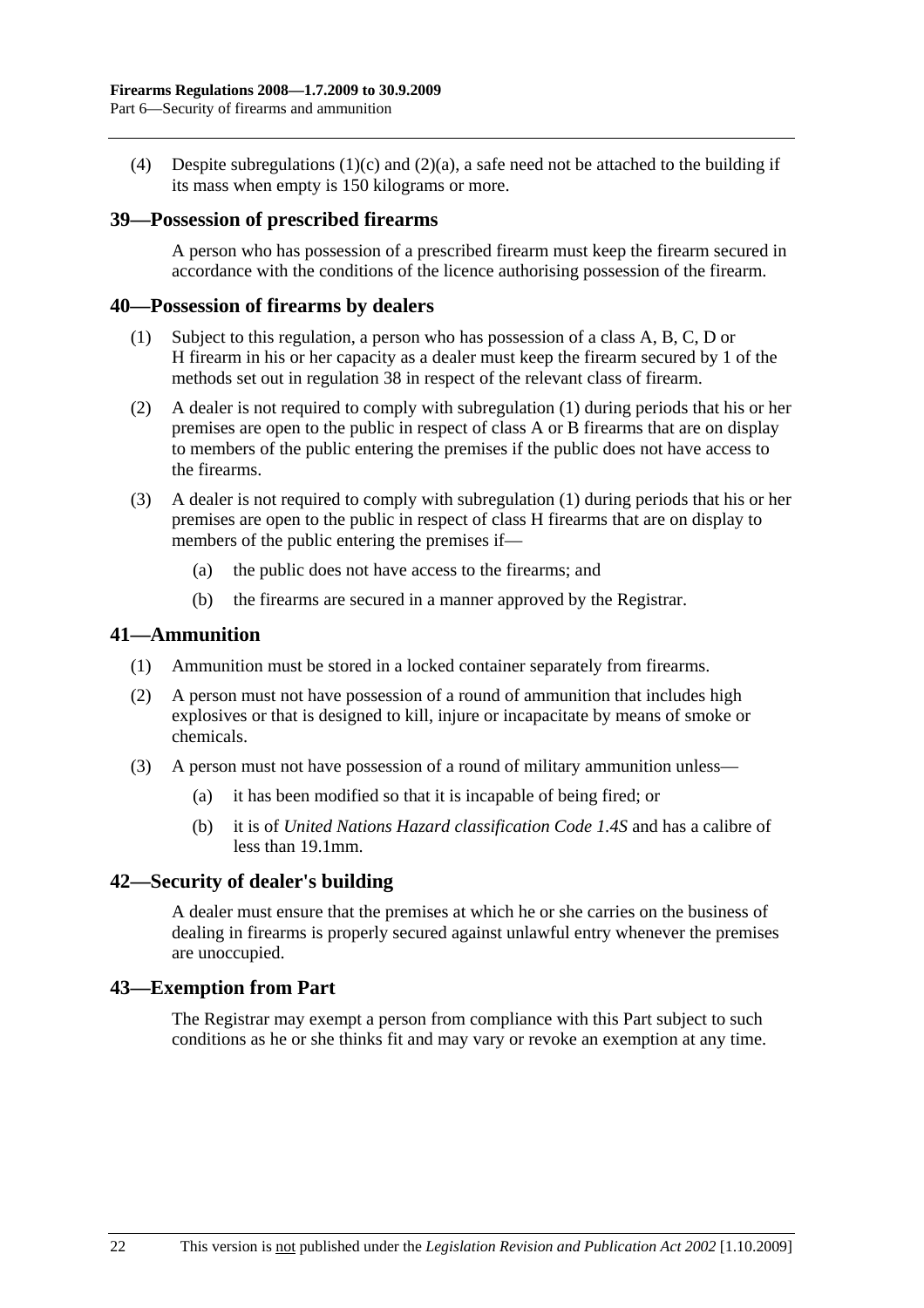# **Part 7—Recognised bodies**

## **Division 1—Recognised firearms clubs**

#### **44—Application for recognition**

An application for recognition of a firearms club must be made to the Registrar in a form approved by the Registrar and must be accompanied by—

- (a) a copy of the rules relating to the constitution, powers, management and administration of the club; and
- (b) a list of the names and addresses of the members of the controlling body of the club and the office (if any) held by each member; and
- (c) a statement of the number of members of the club; and
- (d) a description of the current and proposed activities of the club; and
- (e) if the activities of the club include shooting—
	- (i) a plan of the range (if any) regularly used by the club and a map showing the location of the range; and
	- (ii) a list of the names and addresses of members of the club who are authorised to control the activities of club members at the range; and
	- (iii) evidence that the club has permission of the owner of the land on which the range is situated for the club's use of the range; and
	- (iv) evidence that the club has permission of the owner of adjoining land over which projectiles may pass in the course of shooting at the range; and
	- (v) evidence of compliance with the requirements of any other Act relating to the use of land as a shooting range; and
- (f) such other information as the Registrar requires.

#### **45—Certificate of recognition**

- (1) If the Minister has declared a firearms club to be a recognised firearms club, the Registrar must provide the club with a certificate setting out—
	- (a) the date of recognition; and
	- (b) the location of the club's range or ranges; and
	- (c) the current activities (and the proposed activities if any) of the club.
- (2) The club must display the certificate, or a copy of the certificate, in a prominent position on its premises or at the range used by it.

#### **46—Approval of Registrar required for alteration to range**

A recognised firearms club must not alter the range or ranges used by the club without first obtaining the approval of the Registrar.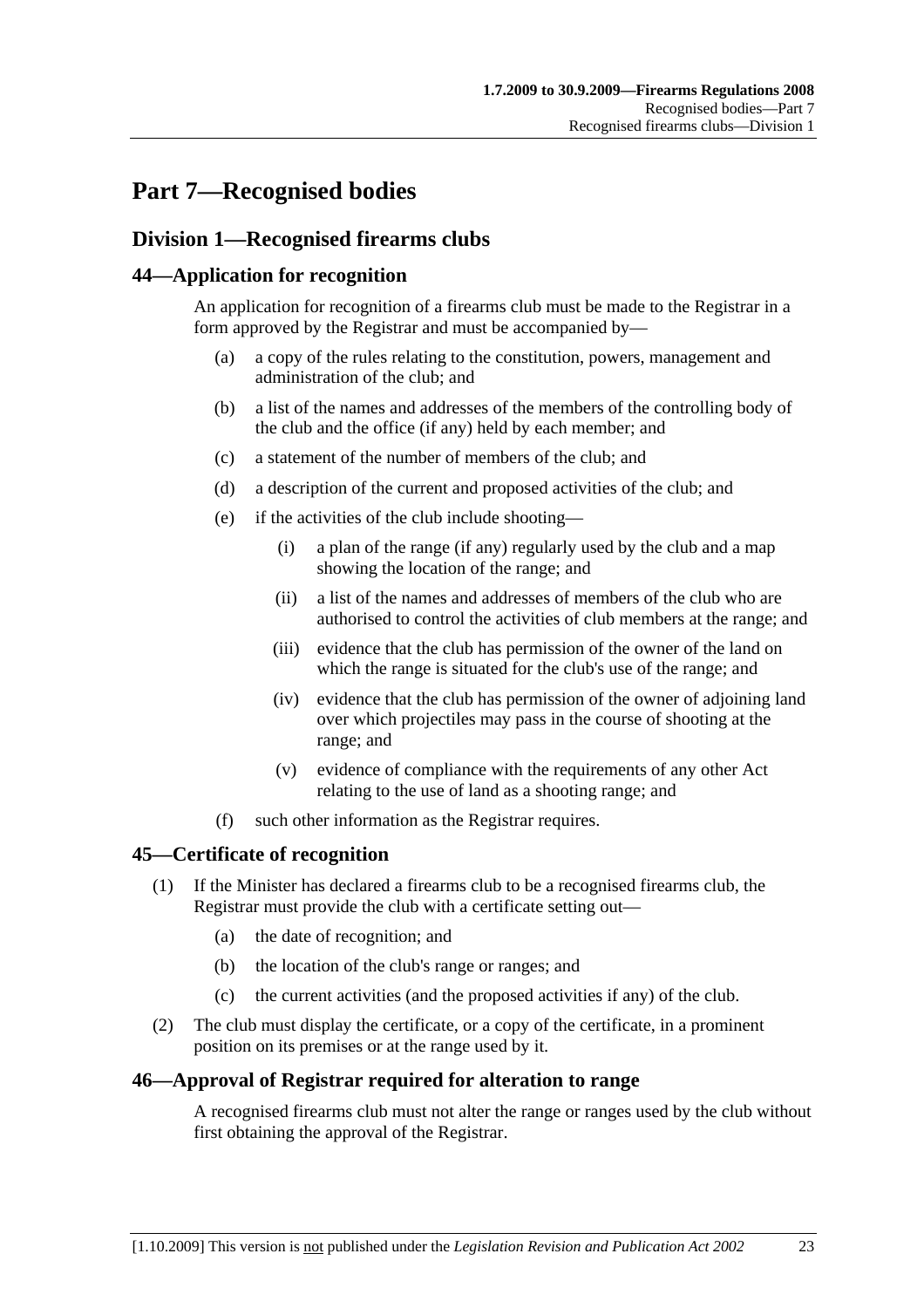#### **47—Club to inform Registrar of change**

- (1) A recognised firearms club must, within 28 days after—
	- (a) a variation to the rules of the club comes into force; or
	- (b) the membership of the controlling body of the club changes; or
	- (c) a variation in or addition to the activities of the club has occurred,

provide the Registrar with—

- (d) the text of the variation to the rules; or
- (e) the names and addresses of the members of the controlling body and the office (if any) held by each member; or
- (f) a description of the variation in or addition to the activities of the club.
- (2) A recognised firearms club must—
	- (a) from time to time, at the request of the Registrar, provide the Registrar with such information in relation to the affairs and activities of the club as the Registrar requires; and
	- (b) permit the Registrar, or a person authorised by the Registrar, to inspect the club premises and the range at any reasonable time.

#### **48—Acceptance of new members**

A recognised firearms club must not grant an application for membership of the club unless—

- (a) if the club is a shooting club—the applicant has produced to the club the applicant's shooting club member's licence or a certificate of the Registrar, issued within the preceding 21 days, certifying that the Registrar is satisfied that the applicant is a fit and proper person to hold a shooting club member's licence; or
- (b) if the club is a collectors' club—the applicant has produced to the club the applicant's collector's licence or a certificate of the Registrar, issued within the preceding 21 days, certifying that the Registrar is satisfied that the applicant is a fit and proper person to hold a collector's licence; and
- (c) the applicant has produced to the club 2 references each of which appears to have been signed by a person within the preceding 21 days and to state that the person has known the applicant for at least the preceding 2 years and that the applicant is a person of good character and a suitable person to be a member of a firearms club; and
- (d) an office holder of the club has, by personal contact with the person named in each reference as the referee, confirmed the signing of the reference by the person on the date stated in the reference and the contents of the reference.

#### **49—Records to be kept by clubs**

- (1) A recognised firearms club must make records, as required by the Registrar by notice in writing, of—
	- (a) in respect of each person granted membership of the club, the actions taken in compliance with regulation 48; and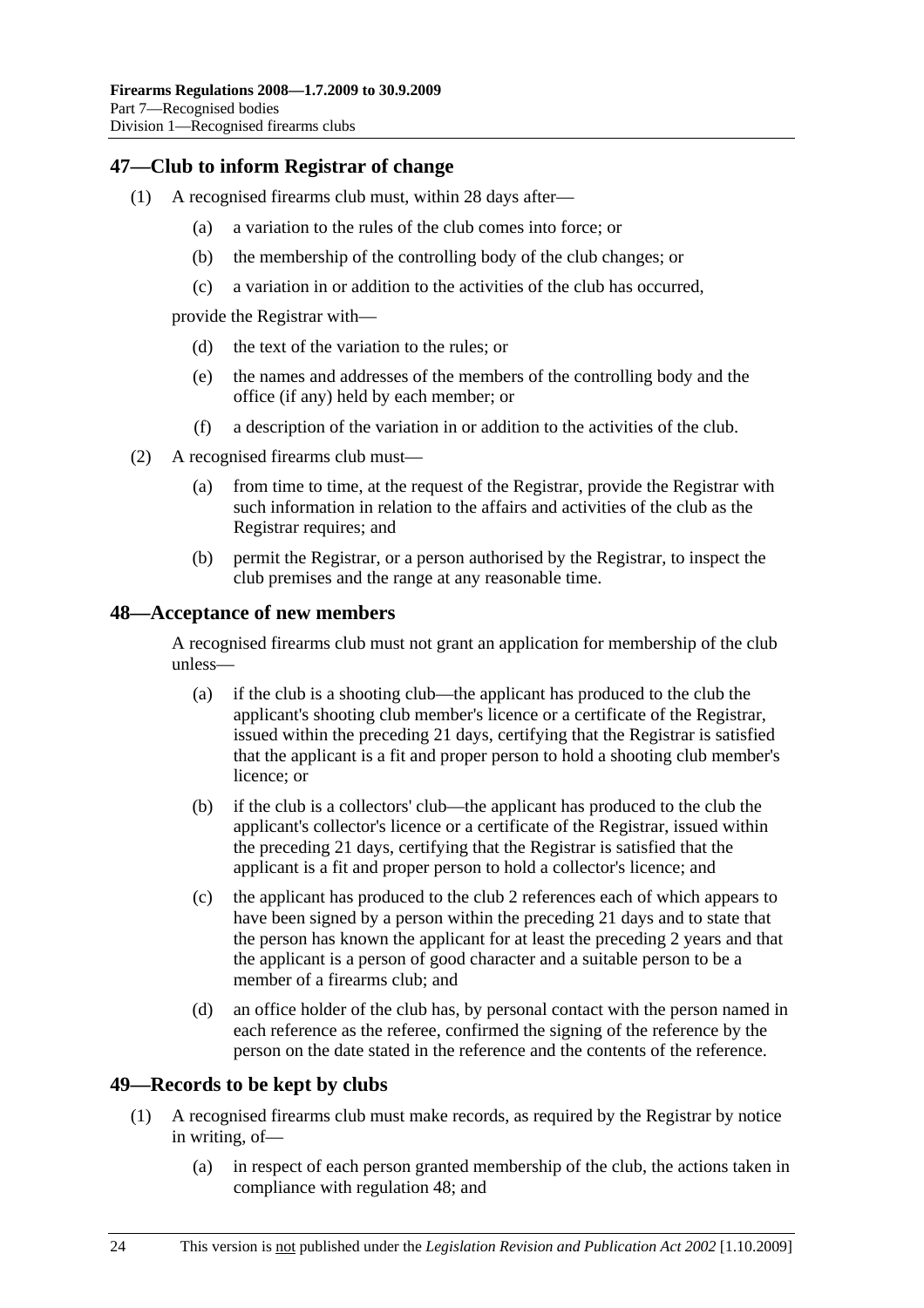- (b) participation by members of the club in activities of the club that involve the shooting of firearms; and
- (c) attendance by members of the club at meetings of the club including those of the kind referred to in paragraph (b) (if any).
- (2) Records referred to in subregulation (1) must be kept by the club for at least 3 years and must be produced for inspection when requested by the Registrar.

#### **50—Change in membership**

Within 28 days after a person ceases to be a member of a recognised firearms club, the club must give the Registrar written notice of the member's name and last known address and the date on which the membership terminated and, in the case of expulsion, the reason or reasons for the expulsion.

### **Division 2—Recognised paint-ball operators and recognised commercial range operators**

#### **51—Application for recognition of paint-ball operator**

- (1) An application for recognition of a paint-ball operator and approval of the operator's grounds must be made to the Registrar in a form approved by the Registrar and must be accompanied by—
	- (a) a description of the proposed activities of the operator; and
	- (b) a plan of the grounds proposed to be used by the operator and a map showing the location of the grounds; and
	- (c) a list of the names and addresses of the persons who are authorised to control the activities of persons on those grounds; and
	- (d) evidence that the operator has permission of the owner of the land on which the grounds are situated for the operator's use of the grounds; and
	- (e) evidence of compliance with the requirements of any other Act relating to use of land as grounds of a paint-ball operator; and
	- (f) such other information as the Registrar requires.
- (2) An application by a company must be accompanied by—
	- (a) a copy of the constitution of the applicant;
	- (b) a list of the names and addresses of the directors and shareholders of the applicant.

#### **52—Application for recognition of commercial range operator**

- (1) An application for recognition of a commercial range operator and approval of the operator's range must be made to the Registrar in a form approved by the Registrar and must be accompanied by—
	- (a) a description of the proposed activities of the operator; and
	- (b) a plan of the range proposed to be used by the operator and a map showing the location of the range; and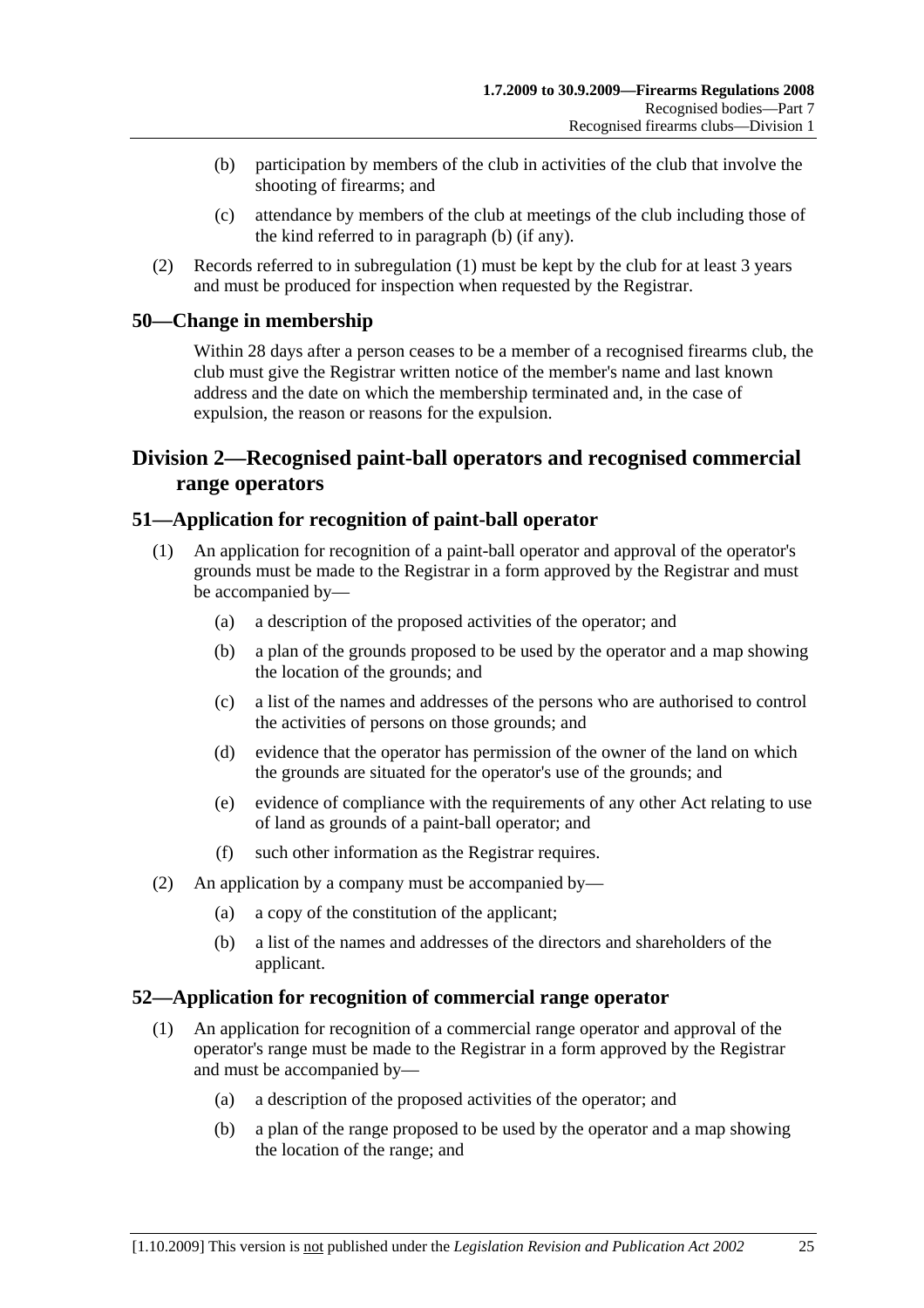- (c) a list of the names and addresses of the persons who are authorised to control the activities of persons on the range; and
- (d) evidence that the operator has permission of the owner of the land on which the range is situated for the operator's use of the range; and
- (e) evidence of compliance with the requirements of any other Act relating to use of land as a shooting range; and
- (f) such other information as the Registrar requires.
- (2) An application by a company must be accompanied by—
	- (a) a copy of the constitution of the applicant; and
	- (b) a list of the names and addresses of the directors and shareholders of the applicant.

#### **53—Certificate of recognition**

- (1) If the Minister has declared a person to be a recognised paint-ball operator or recognised commercial range operator, the Registrar must provide the operator with a certificate setting out—
	- (a) the date of recognition; and
	- (b) the location of the operator's grounds or range; and
	- (c) the proposed activities of the operator.
- (2) The operator must display the certificate, or a copy of the certificate, in a prominent position at the grounds or range used by the operator.

#### **54—Alteration of grounds or range**

A recognised paint-ball operator or a recognised commercial range operator must not alter the grounds or range used by the operator without first obtaining the approval of the Registrar.

#### **55—Operator to inform Registrar of change**

- (1) A recognised paint-ball operator or recognised commercial range operator must, within 28 days after a variation in or addition to the activities of the operator has occurred, provide the Registrar with a description of the variation in or addition to the activities of the operator.
- (2) A recognised paint-ball operator or recognised commercial range operator that is a company must, within 28 days after—
	- (a) a variation to the constitution of the operator comes into force; or
	- (b) a change in the directors or shareholders of the operator has occurred,

provide the Registrar with—

- (c) the text of the variation to the constitution; or
- (d) the names of the persons who have ceased to be directors or shareholders of the operator and the names and addresses of persons who have become directors or shareholders of the operator,

(as the case requires).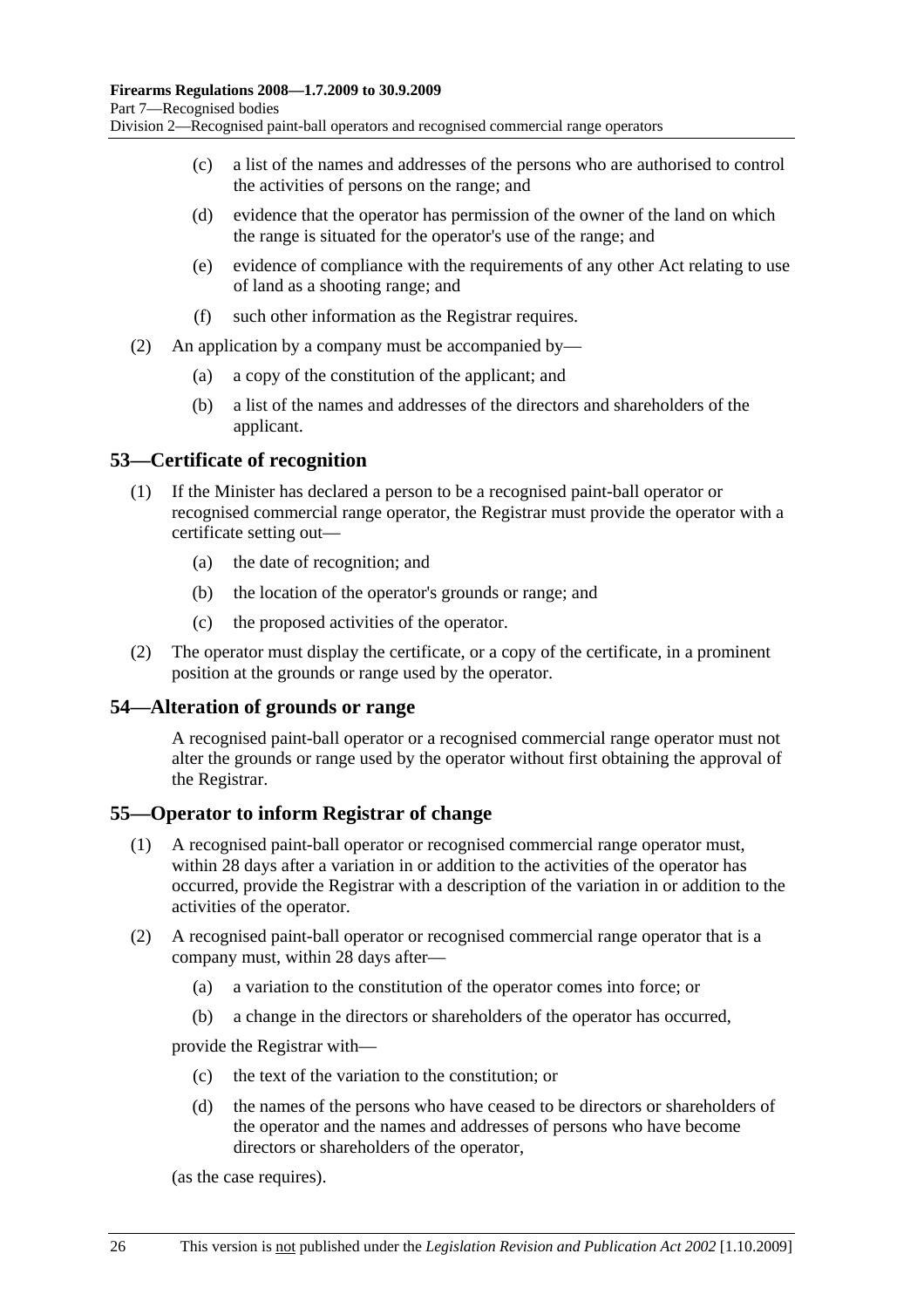- (3) A recognised paint-ball operator or recognised commercial range operator must—
	- (a) from time to time, at the request of the Registrar, provide the Registrar with such information in relation to the affairs and activities of the operator as the Registrar requires; and
	- (b) permit the Registrar, or a person authorised by the Registrar, to inspect the operator's premises and grounds or range at any reasonable time.

## **Part 8—Miscellaneous**

#### **55A—Disposal of forfeited or surrendered firearms etc**

- (1) For the purposes of section  $35(5)(b)(i)(A)$  of the Act, the following requirements govern the sale or disposal of a firearm, firearm part or ammunition:
	- (a) a sale is to be by public auction or public tender (and the Registrar may, but need not, fix a reserve price for the purpose);
	- (b) the firearm, firearm part or ammunition may be disposed of otherwise than by sale if the Registrar believes on reasonable grounds that the firearm, firearm part or ammunition has no monetary value or that the proceeds of the sale would be unlikely to exceed the costs of the sale or if the firearm, firearm part or ammunition has been offered for sale and was not sold.
- (2) Before paying the proceeds of a sale or disposal of a firearm, firearm part or ammunition to a person under section  $35(5)(b)(i)(B)$  or (e) of the Act, the Registrar may deduct expenses incurred in connection with the sale or disposal and storage and other expenses incurred in relation to the firearm, firearm part or ammunition.
- (3) For the purposes of section 35(5)(d) of the Act, the period for which a firearm, firearm part or ammunition must be made available for collection is 1 month.

#### **55B—Register of firearms prohibition orders**

The register of firearms prohibition orders maintained for the purposes of section 6A of the Act must contain the following information in relation to each order:

- (a) the full name of the person to whom the order applies;
- (b) the date on which the order was issued;
- (c) the details of any exemption from a provision of section 10C of the Act (including any conditions that apply to the exemption) granted by the Registrar under section 10C(15) of the Act.

#### **56—Advertising firearm for sale**

A person (other than a dealer) who advertises a firearm for sale must include in the advertisement the identification number or combination of numbers and letters stamped or engraved on the firearm.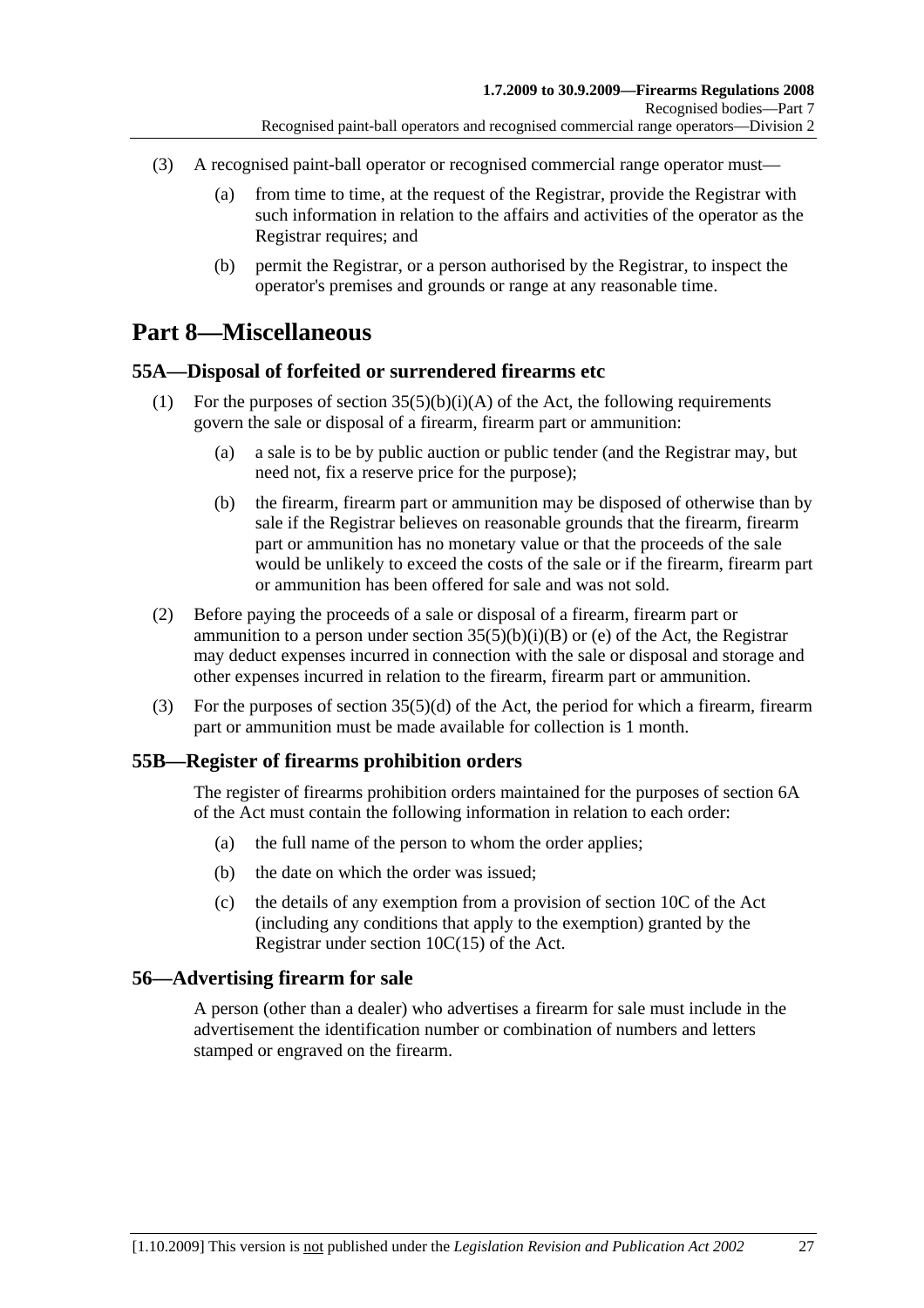#### **57—Transporting of firearms—exclusion from section 35A of Act**

- (1) A person who carries on the business of carrying goods may carry a firearm and ammunition, or cause a firearm and ammunition to be carried, by the same vehicle, vessel or aircraft if—
	- (a) the owner of the firearm and the owner of the ammunition are being carried by the same vehicle, vessel or aircraft and no ammunition is carried in the chamber, breech or a magazine of the firearm; or
	- (b) the firearm and ammunition are carried in the same vehicle, vessel or aircraft with the approval of the Registrar.
- (2) For the purposes of section 35A(2) of the Act, a class C, D or H firearm must not be transported if there is a round of ammunition in the chamber, breech or a magazine of the firearm.

#### **58—Records**

- (1) Records that a person is required to compile and keep under the Act, these regulations or the conditions of a licence must be produced on demand to the Registrar or a police officer.
- (2) All alterations made to records compiled and kept under the Act, these regulations or the conditions of a licence must be made so that the entry that is altered remains clearly legible.

#### **59—Form of applications and licences etc**

- (1) An application to the Registrar under the Act or these regulations must, unless otherwise provided, be in a form approved by the Registrar.
- (2) A licence, permit or registration certificate granted or issued by the Registrar must, unless otherwise provided, be in a form approved by the Registrar.

#### **60—Fees**

- (1) The fees payable under the Act and these regulations are set out in Schedule 1.
- (2) The Registrar may waive or reduce (in a particular case or classes of cases) fees that would otherwise be payable under these regulations.

#### **61—Offence**

A person who contravenes, or fails to comply with, a provision of these regulations is guilty of an offence.

Maximum penalty: \$2 500.

## **Schedule 1—Fees**

| Application for grant or renewal of firearms licence for prescribed firearms                         |                                                               | \$53  |
|------------------------------------------------------------------------------------------------------|---------------------------------------------------------------|-------|
| Application for grant or renewal of firearms licence for firearms other than<br>prescribed firearms— |                                                               |       |
| (a)                                                                                                  | if term of licence does not exceed 1 year                     | \$68  |
| (b)                                                                                                  | if term of licence exceeds 1 year but does not exceed 3 years | \$176 |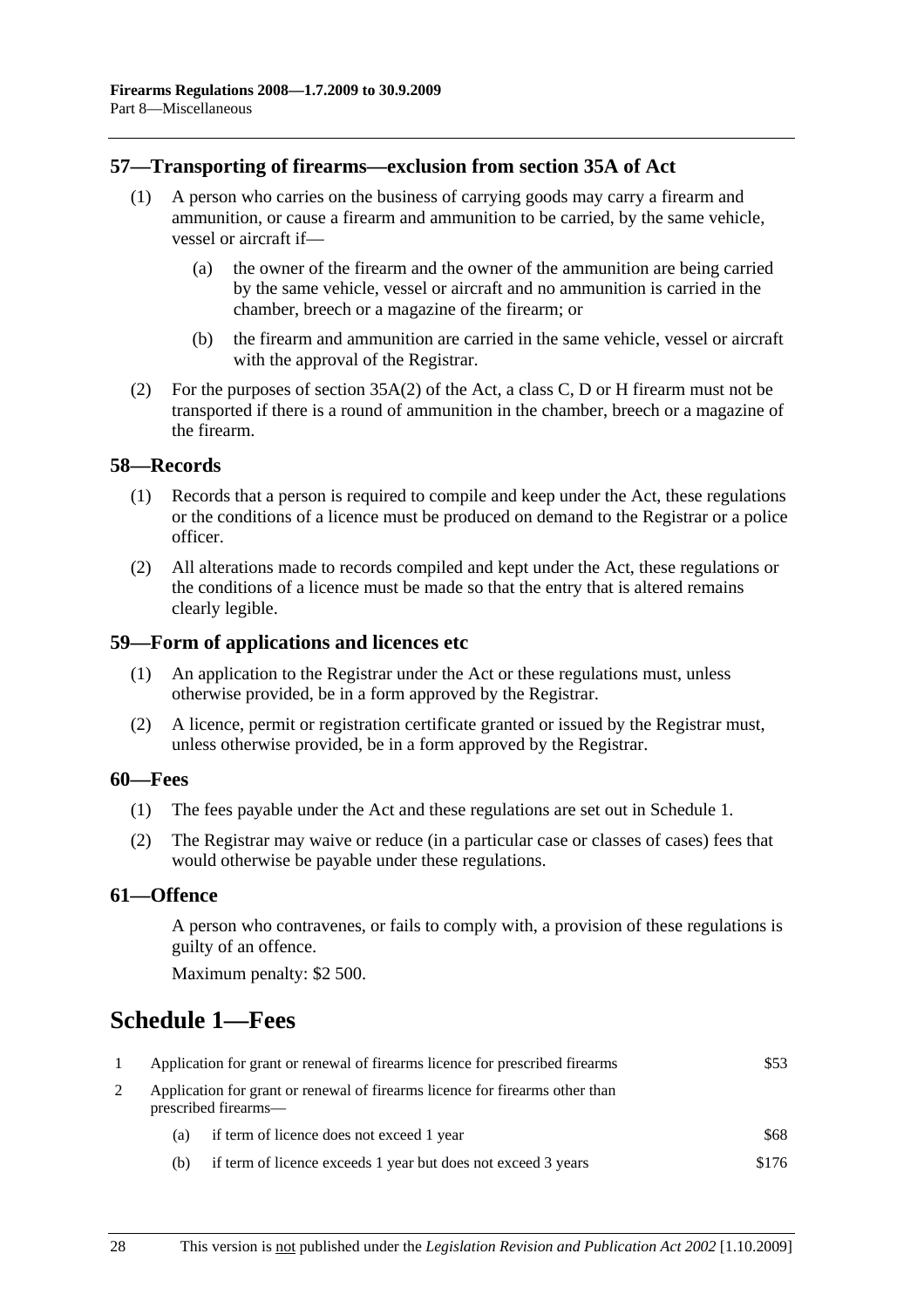|    | (c)                                                                                                                 | if term of licence exceeds 3 years but does not exceed 5 years                                                                                                            | \$280   |
|----|---------------------------------------------------------------------------------------------------------------------|---------------------------------------------------------------------------------------------------------------------------------------------------------------------------|---------|
| 3  | Application for grant or renewal of dealer's licence authorising dealing in firearms<br>or firearms and ammunition— |                                                                                                                                                                           |         |
|    | (a)                                                                                                                 | if term of licence does not exceed 1 year                                                                                                                                 | \$349   |
|    | (b)                                                                                                                 | if term of licence exceeds 1 year but does not exceed 3 years                                                                                                             | \$1 015 |
|    | (c)                                                                                                                 | if term of licence exceeds 3 years but does not exceed 5 years                                                                                                            | \$1 684 |
| 4  | Application for grant or renewal of dealer's licence that only authorises dealing in<br>ammunition-                 |                                                                                                                                                                           |         |
|    | (a)                                                                                                                 | if term of licence does not exceed 1 year                                                                                                                                 | \$103   |
|    | (b)                                                                                                                 | if term of licence exceeds 1 year but does not exceed 3 years                                                                                                             | \$280   |
|    | (c)                                                                                                                 | if term of licence exceeds 3 years but does not exceed 5 years                                                                                                            | \$458   |
| 5  |                                                                                                                     | Application for variation of licence                                                                                                                                      | \$42    |
| 6  |                                                                                                                     | Application for registration of firearm in name of owner of firearm or for issue of<br>duplicate certificate of registration                                              | \$25    |
| 7  |                                                                                                                     | Application for licence to replace licence lost, stolen or destroyed                                                                                                      | \$42    |
| 8  |                                                                                                                     | Application for permit to acquire ammunition                                                                                                                              | \$25    |
| 9  |                                                                                                                     | Fee to witness the transfer of a firearm under Part 3 Division 2A of Act                                                                                                  | \$17    |
|    | payable.                                                                                                            | However, if a firearm is registered in the name of the owner immediately after the<br>transfer of the firearm is witnessed by a police officer, the witnessing fee is not |         |
| 10 |                                                                                                                     | Administrative fee on late renewal of a licence                                                                                                                           | \$27    |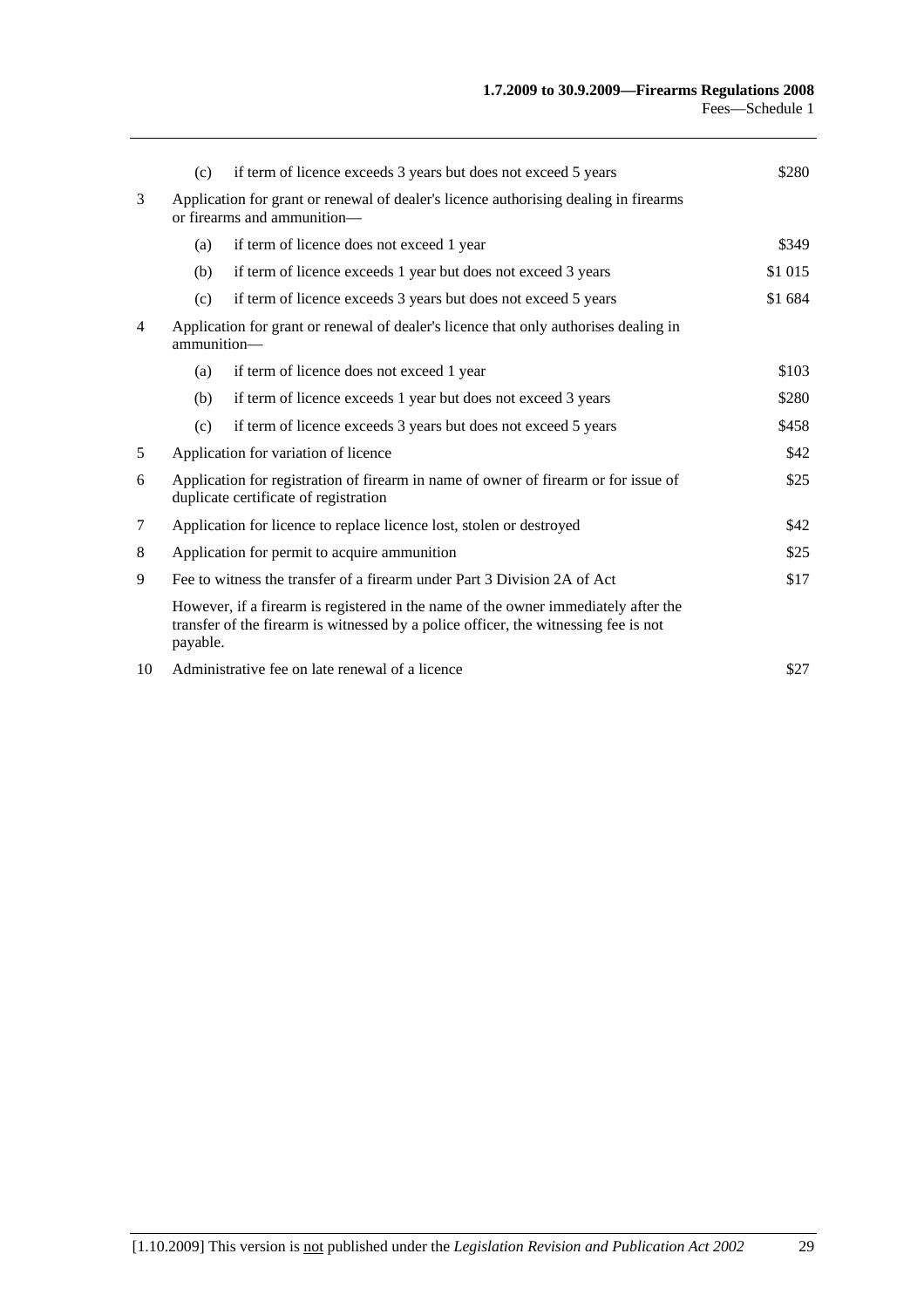# **Legislative history**

### **Notes**

- Please note—References in the legislation to other legislation or instruments or to titles of bodies or offices are not automatically updated as part of the program for the revision and publication of legislation and therefore may be obsolete.
- Earlier versions of these regulations (historical versions) are listed at the end of the legislative history.
- For further information relating to the Act and subordinate legislation made under the Act see the Index of South Australian Statutes or www.legislation.sa.gov.au.

### **Legislation revoked by principal regulations**

The *Firearms Regulations 2008* revoked the following:

*Firearms Regulations 1993 Firearms (Compensation) Regulations 1996 Firearms (Exemption for Certain Exhibitors) Regulations 2003*

### **Principal regulations and variations**

New entries appear in bold.

| Year No | Reference                         | Commencement    |
|---------|-----------------------------------|-----------------|
|         | 2008 239 Gazette 28.8.2008 p4161  | 1.9.2008: $r2$  |
|         | 2008 288 Gazette 27.11.2008 p5281 | 27.11.2008: r 2 |
|         | 2009 108 Gazette 4.6.2009 p2538   | 1.7.2009: r2    |

## **Provisions varied**

New entries appear in bold.

Entries that relate to provisions that have been deleted appear in italics.

| Provision          | How varied                                                            | Commencement |
|--------------------|-----------------------------------------------------------------------|--------------|
| Pt1                |                                                                       |              |
| r <sub>2</sub>     | omitted under Legislation Revision and<br><b>Publication Act 2002</b> | 27.11.2008   |
| $rr$ 5A and 5B     | inserted by $288/2008$ r 4                                            | 27.11.2008   |
| Pt 2               |                                                                       |              |
| r <sub>7</sub>     |                                                                       |              |
| r7(1)              | substituted by $288/2008$ r $5(1)$                                    | 27.11.2008   |
| r7(6)              | substituted by $288/2008$ r $5(2)$                                    | 27.11.2008   |
| $r \frac{7(7)}{9}$ | deleted by $288/2008$ r $5(2)$                                        | 27.11.2008   |
| r 8                |                                                                       |              |
| r 8(1)—(4)         | substituted by $288/2008$ r 6(1)                                      | 27.11.2008   |
| r 8(5)             | varied by $288/2008$ r $6(2)$                                         | 27.11.2008   |
|                    |                                                                       |              |